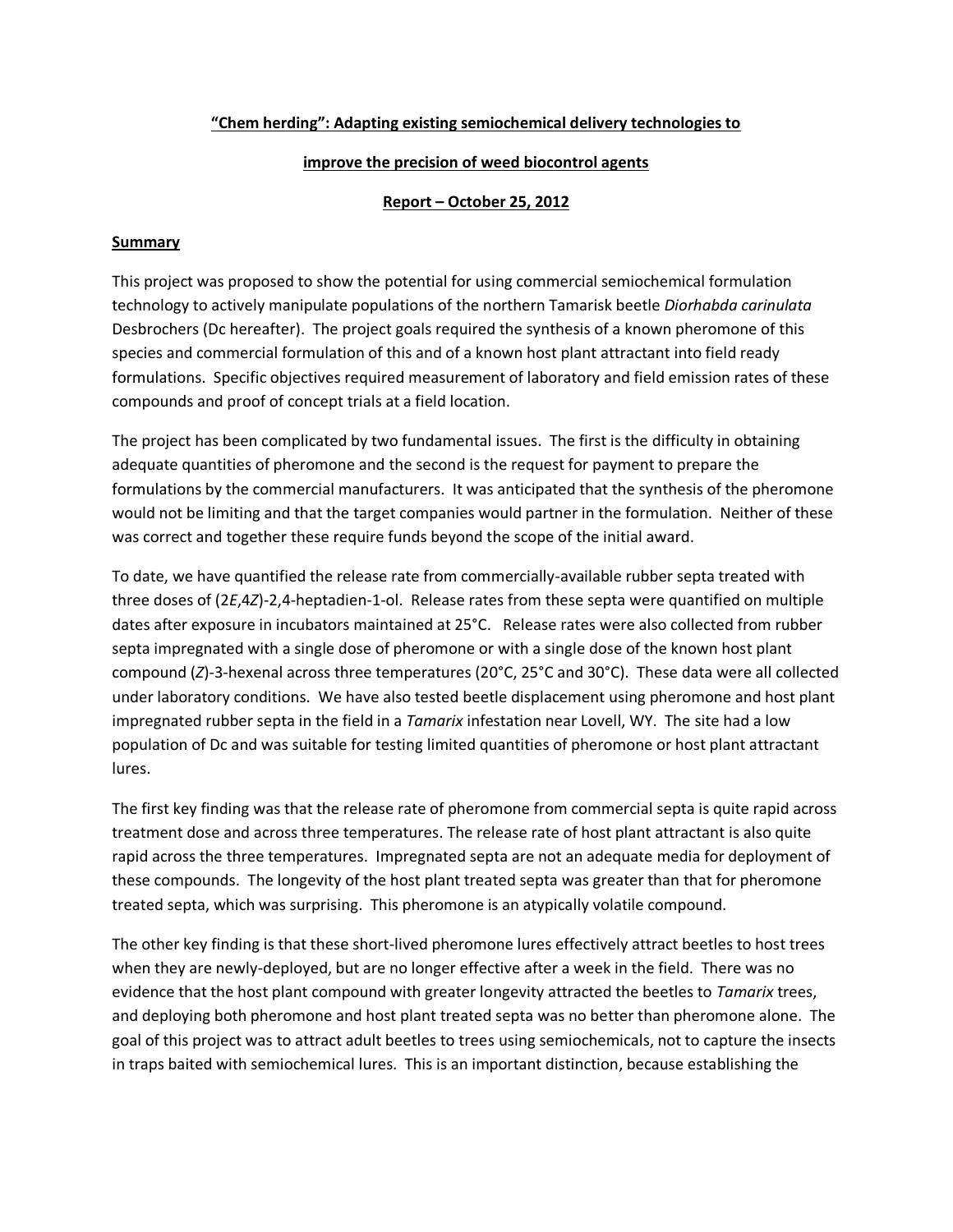beetles in the trees is very different from the single attract-and-capture events typically used to optimize blends and formulations.

Thus both the negative and positive results from these experiments support that further research is merited, but additional funds will be required. These additional funds will be used to facilitate synthesis of larger amounts of pheromone and to pay for the costs of preparing formulations, in addition to basic support for the field and laboratory research.

If supported, amounts of pheromone adequate for preparing two types of commercially available products will be produced. These will be tested to determine their feasibility to increase and maintain local abundance of Dc. The products targeted are Scentry® impregnated hollow microfibers and the ISCA® technologies wax based formula SPLAT™. Both of these products were originally developed to deliver pheromones for mating disruption. These products will be tested because of their potential of maintaining a constant release rate over long periods of time and ease of application. This proposal is focused on the long term relocation of beetles. This is different from previously conducted research that has focused on trapping experiments to demonstrate the attractiveness of compounds to Dc*.*

SPLAT™ is a mixture of water, wax and vegetable oils and contains common preservatives and emulsifiers. SPLAT™ is most commonly applied aerially but can also be applied by hand dispenser or by use of a local-scale mechanical spray implement. All ingredients in SPLAT™ are listed by the Environmental Protection Agency as safe and non-toxic. After SPLAT™ is applied, it dries and clings to the trees and begins to release its pheromone. Once it comes in contact with the soil, the oils and wax are quickly degraded. SPLAT™ has been used in both agricultural and forest settings.

The Scentry® microfibers allow for season long mating disruption (45-70 days). They do not photodegrade and are not negatively impacted during rainfall events. They are applied mechanically and results in increased point source dispersion compared to other controlled release products used in crop and orchard settings.

## **Aggregation Pheromone**

Two male-produced aggregation pheromones have been identified for Dc: (2*E*,4*Z*)-2,4-heptadienal and (2*E*,4*Z*)-2,4-heptadien-1-ol, both produced antennal responses in both males and females. These two pheromones are very different from other known chrysomelid pheromones because they are small, simple molecules. These compounds can also be found in the foliage of *Tamarix* and are also released when the beetles feed on the foliage. The small amount of these compounds released by the females is believed to originate in foliage and is not produced by the females. The males control the emission of the two compounds, suggesting biosynthesis of these pheromones in body tissue rather than acquisition from the foliage.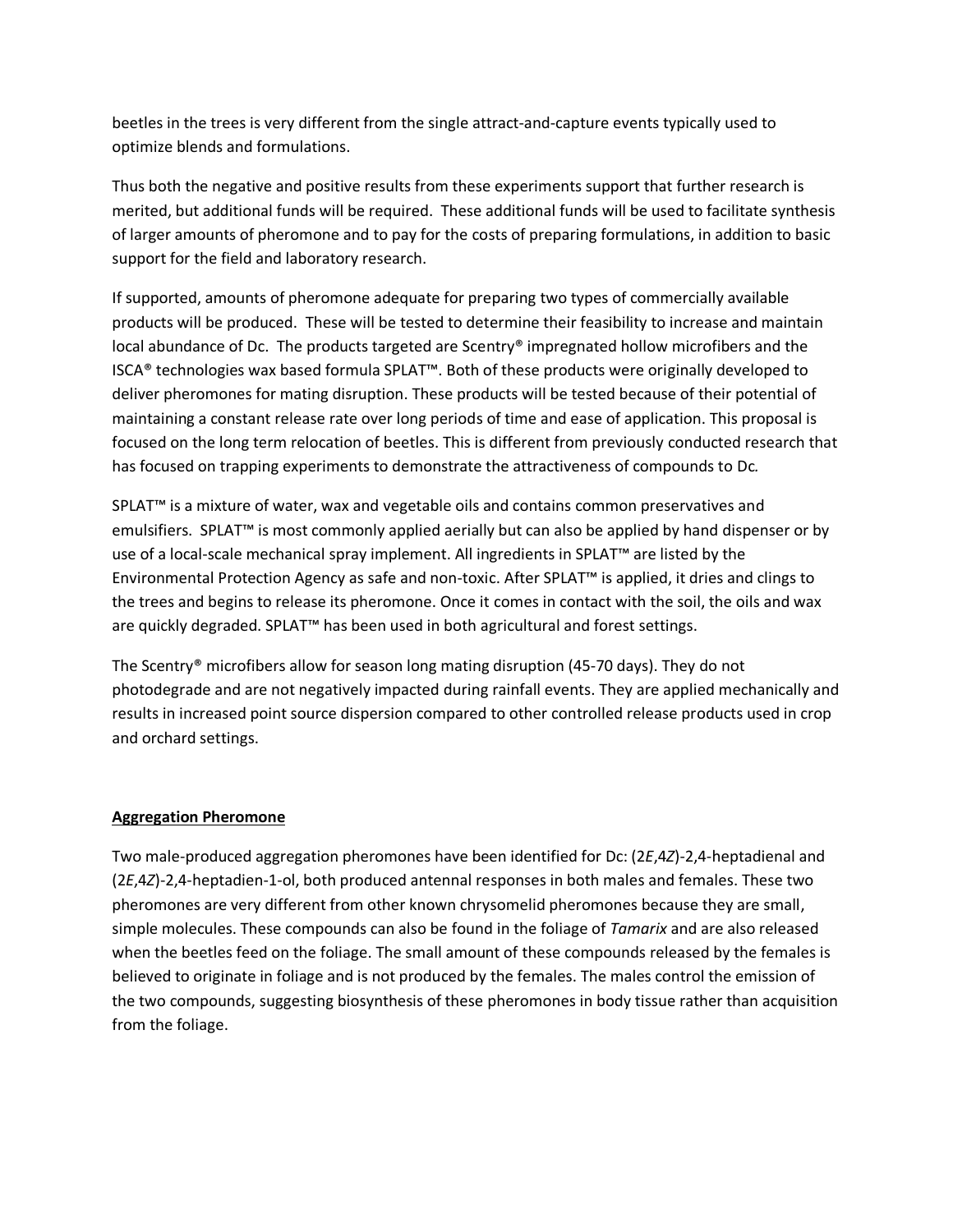

### **Figure 1.** Dc Pheromones

(2*E*,4*Z*)-2,4-heptadien-1-ol is much more attractive than (2*E*,4*Z*)-2,4-heptadienal and as attractive as a 1:1 blend of the two pheromones. (2*E*,4*Z*)-2,4-heptadien-1-ol attracted roughly equal numbers of males and females, which suggests this is an aggregation pheromone and not a sex pheromone. Thus, we used only the alcohol form of the pheromone in our research.

## **Initial Project Objectives**

1) Determine release rates of (2*E*,4*Z*)-2,4-heptadien-1-ol from rubber septa (10 mm Precision Seal® rubber septa , Sigma-Aldrich Chemical Co. Milwaukee, Wisconsin)

2) Determine release rates of plant volatile (*Z*)-3-hexenal from rubber septa

3) Show proof of concept in field trials with *Tamarix* stands that have Dc present.

Results from these project objectives will be the basis for a larger scale trial using the commercially available formulations when there are greater amounts of pheromone available

#### **Methods**

#### **Laboratory trials to quantify release rates:**

Milligram scale amounts of the pheromone (2*E*,4*Z*)-2,4-heptadien-1-ol were synthesized according to the published method but with minor modifications to improve efficiency. (2*E*,4*Z*)-2,4-heptadien-1-ol has been shown to be one component of the Dc pheromone and captures equivalent numbers of insects when compared to a paired pheromone combination in field trials using baited sticky traps.

Rubber septa, which are composed of standard rubber, accelerator, oxidizer, hard resin acid, anti-ager, lime carbonate and dye, were impregnated with (2*E*,4*Z*)-2,4-heptadien-1-ol by adding a dichloromethane solution (125µl) to the septa. Three solutions were prepared, containing either 250µg,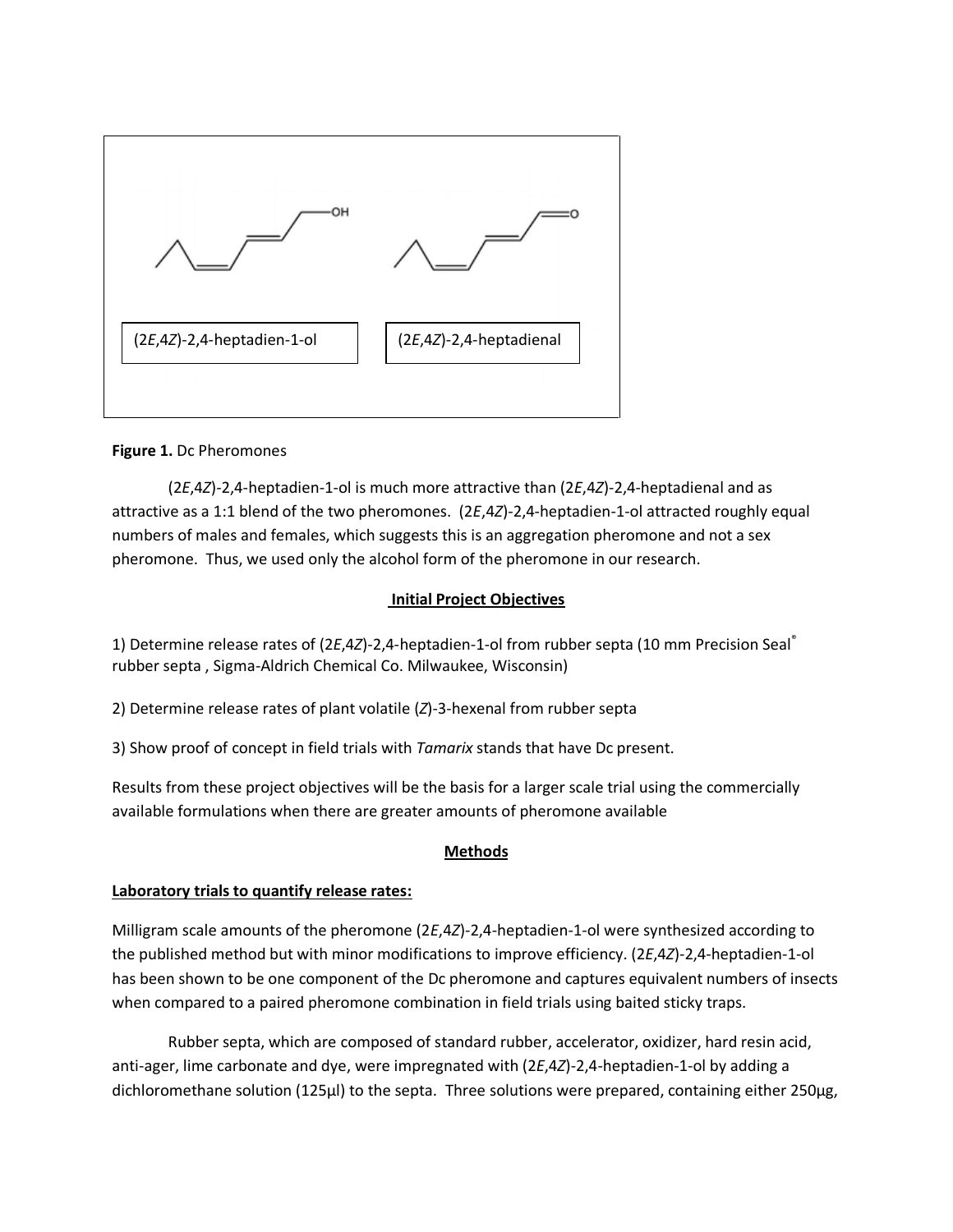500µg or 1000µg of (2*E*,4*Z*)-2,4-heptadien-1-ol per 125µl aliquot. After evaporation of the dichloromethane, wire paper clips were inserted into the rubber septa to individually suspend the septa in an incubator to ensure that there was no contact between them. The septa were in three separate incubators at 25°C, each incubator receiving one of the three different concentrations. Each incubator was vented three times a day to prevent accumulation of volatiles in the incubator. Volatiles were collected at three, six, nine, fourteen, twenty one and twenty eight days to determine the release rate of the pheromone in the rubber septa. Collections were made in glass volatile collection chambers (inner diameter 35mm, length 625mm) over a two hour period. Volatile collection traps containing 30mg of Super-Q (Alltech Associates, Inc.) adsorbent were fixed in place at the apical opening of the glass chamber. Purified air (humidified) was delivered at a rate of 100 ml/min. Collected volatiles were eluted from the traps into vials using methylene chloride (200µl) and the samples were spiked with  $10\mu$ L of a .73ng/ $\mu$ L solution of nonene in hexane as an internal standard. Volatiles were analyzed using a GC (Agilent 6890instrument; Agilent Technologies, Santa Clara, California) coupled to a mass selective detector (MSD, Agilent 5973 instrument). Quantification of compounds was made relative to the internal standard.

An experiment to test the effects of temperature on release rates from the septa was conducted. This experiment also included the key component in the host plant attractive blend, (*Z*)-3 hexenal, which is commercially available at high purity. A formulation of this host plant compound was also tested using these rubber septa. Nine septa were impregnated with 4 mg of (*Z*)-3-hexenal per 125µL of dichloromethane and nine septa were impregnated with 5 mg of (2*E*,4*Z*)-2, 4-heptadien-1-ol per 125µL of dichloromethane. These lures were then split among incubators maintained at either 20°C, 25°C or 30°C. The lures were held in incubators vented three times a day over a fifteen day period. Volatiles were collected from the lures at four day intervals using the methods described above.

#### **Field trials to determine the effect on Dc**

Field experiments were carried out between July and September 2012 in *Tamarix* stands along the Big Horn River southwest of Lovell, WY, USA. The field site (44° 46'30", 108° 11'8") received beetles from Fukang, China in 2001 and currently has a marginal population of Dc.

The first experiments measured the effect of the compounds on Dc distribution and were conducted from July 2<sup>nd</sup> through August 6<sup>th</sup>, 2012. Treatments consisted of rubber septa treated with 5 mg of (2*E*,4*Z*)-2,4-heptadien-1-ol, with 4 mg of (*Z*)-3-hexenal or a solvent treated control. A random design was used for each of four experimental treatment dates. On each experimental date a discrete area received four treatments via rubber septa prepared as described above. Four trees were baited with 5 mg of pheromone; four trees were baited with 5 mg of pheromone plus 4 mg of the plant compound (as two separate lures) and four trees were baited with only the plant compound. Two trees were baited with solvent treated lures as controls. All lures were isolated in transportation and carefully suspended to prevent cross contamination of the septa. Overall, there were 8 replicates of each treatment and 4 replicates of the untreated control.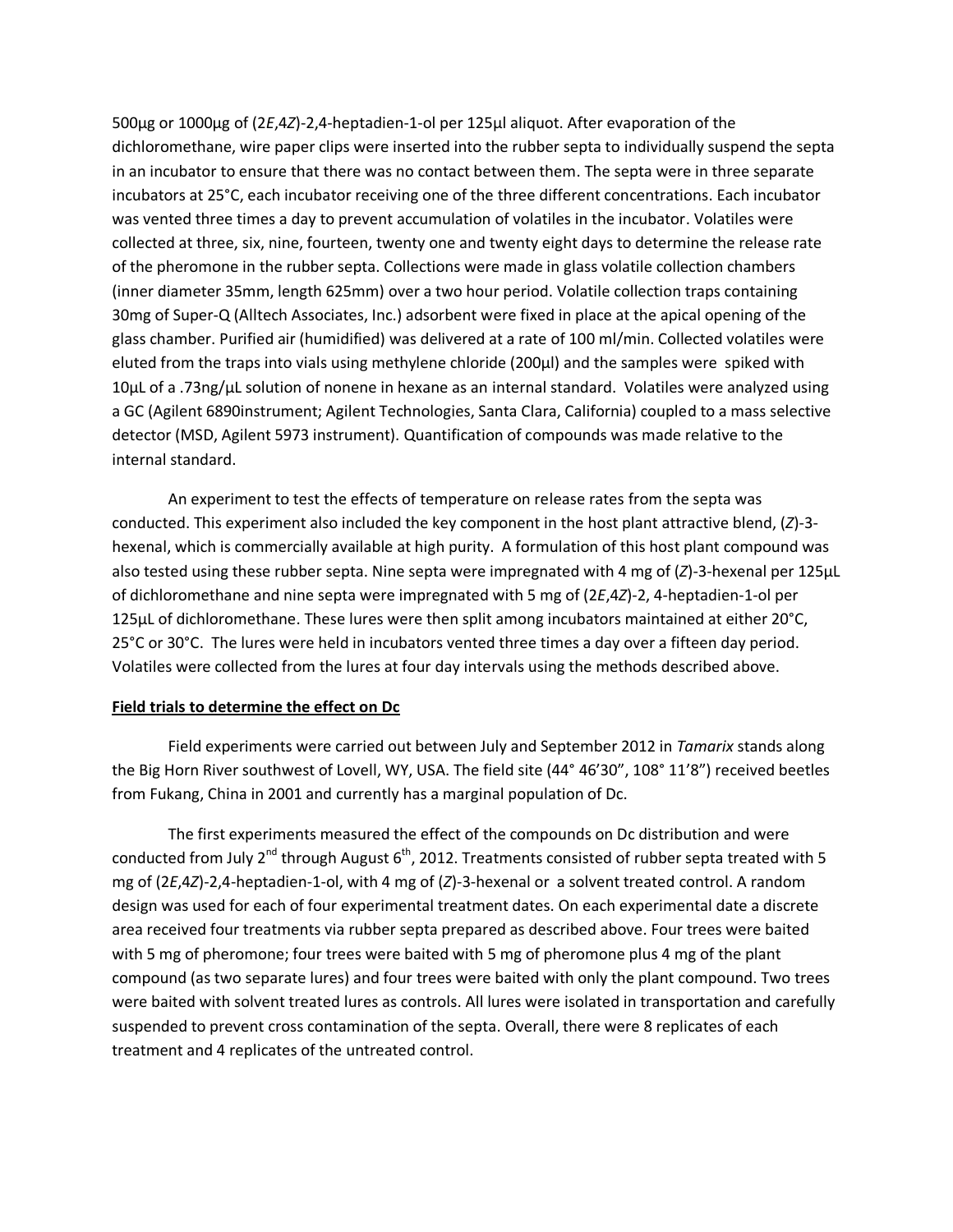The septa were placed in *Tamarix* trees that were at least five meters apart. Due to natural variation, it was not possible to fully control for similar sizes, foliage density and age of trees. These parameters were recorded to correct for tree to tree bias. Temperature and humidity dataloggers were also deployed. Beetle counts were taken using sweep nets before the lures were placed, one week after the lures had been deployed, and one week after the lures had been removed from the tree. Trees were sampled in the morning (9:30am-12:00 noon) before peak flight hours (mid-to-late afternoon) to maximize the number of beetles on vegetation. Sweep samples were taken using a canvas sweep net with an opening diameter of 30.5cm and a depth of 61cm. One sweep consisted of a 1.25m upward arc. At the end of each arc, a quick and fluid twist of the net was used to prevent the escape of captured Dc. Each tree was swept three times. After the three sweeps the captured Dc adults and larva were counted. All individuals were placed back on the tree to minimize disturbance.

After one week in the field, the first set of lures were removed, isolated and returned to the laboratory. Volatiles were then collected from these field-exposed lures to determine the release rates of the different compounds. The septa that had been deployed in the field for a week were then stored at -30°C until they were used in the field again at a later date. When the first set of lures was removed, a second set of fresh lures were deployed. After a week of field exposure, these were also returned to the lab for volatile collection. The first sets of lures (already subjected to a week of field exposure) were returned to the field. After another week of field exposure, the lures were collected for laboratory determination of release rates. These were then replaced by the second set of lures that had experienced one week of field conditions. After a week these lures were removed for volatile collection in the laboratory. Therefore, there were also 8 replicates of each treatment and 4 replicates of the untreated control for the week old lures.

The following data was collected weekly starting July 2 and ending August 6

- Baited trees: number of larvae and adults of Dc
- Percent herbivore damage (Dc and other possible herbivore damage)
- Number of potential predators
- Plant volume
- Plant morphology and condition: green foliage, senescing, and dead
- Reproductive status: flowers  $(y/n)$ , seeds  $(y/n)$
- Temperature
- Relative humidity
- Latitudinal and longitudinal coordinates of each tree

Other field data was collected on August 6, 2012 and again on September 14, 2012. A full census was taken to determine the numbers of Dc across the entire *Tamarix* population. This was conducted to assess if the lures impacted the final distribution of the Dc population. The stand was sampled once before the beetles entered reproductive diapause (August  $6<sup>th</sup>$ ) and once after the beetles had entered reproductive diapause (September  $14<sup>th</sup>$ ) but when they were still active on the foliage. Every tree was swept using the methods described above to determine the density of Dc on the tree and the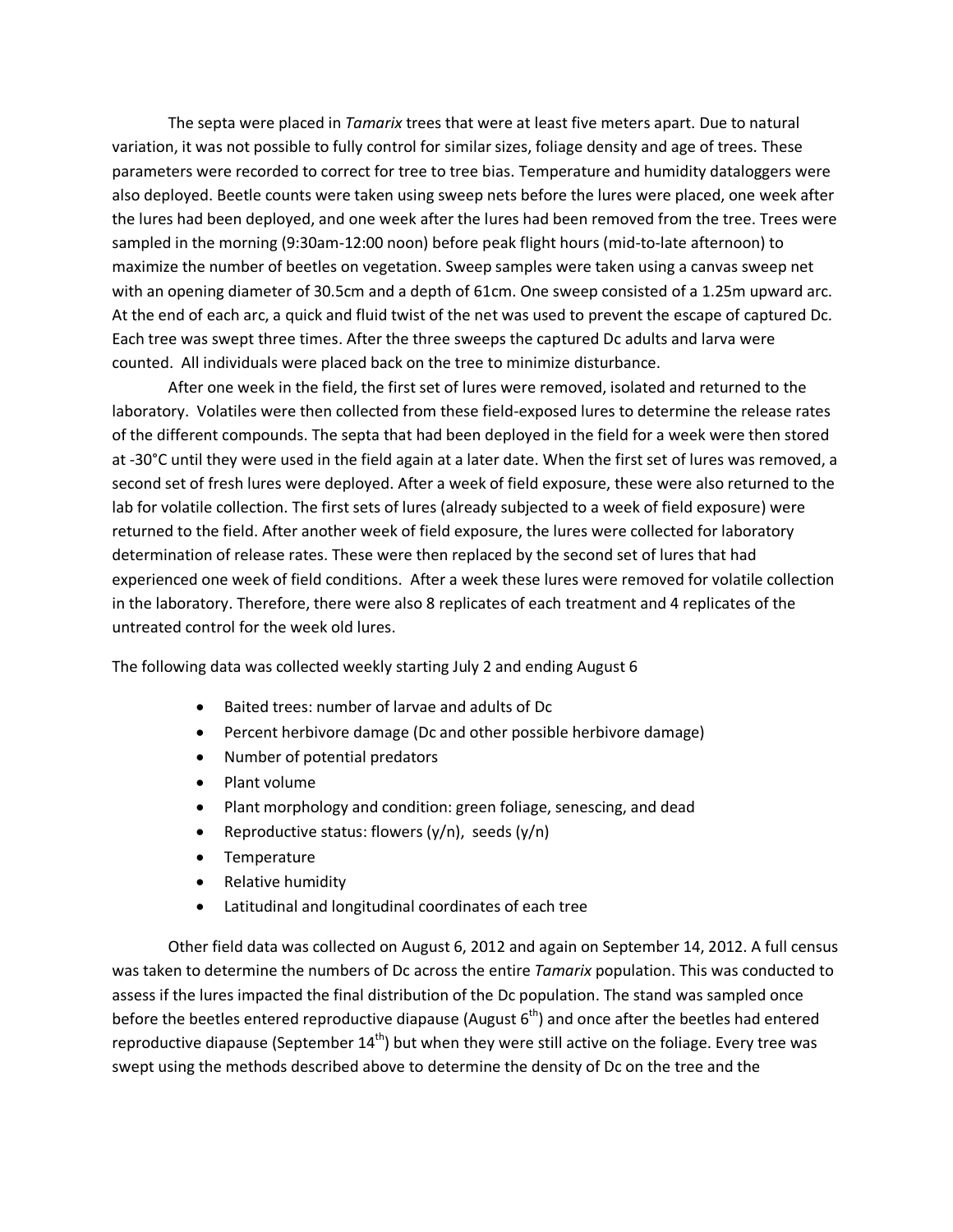corresponding coordinates were noted. Contour maps were generated to evaluate the distribution of the Dc adults relative to the treated trees.

### **Results:**

### **Laboratory trials to quantify release rates**

The first experiment determined the release rate of commercial rubber septa with different concentrations of the pheromone. The pheromone was released at an exponential rate of decay (Figure 1). Rubber septa, as a cheap and readily available dispenser, do not appear to be a viable option for a slow release formulation of the pheromone because most of the compound evaporates from the septa in the first few days.



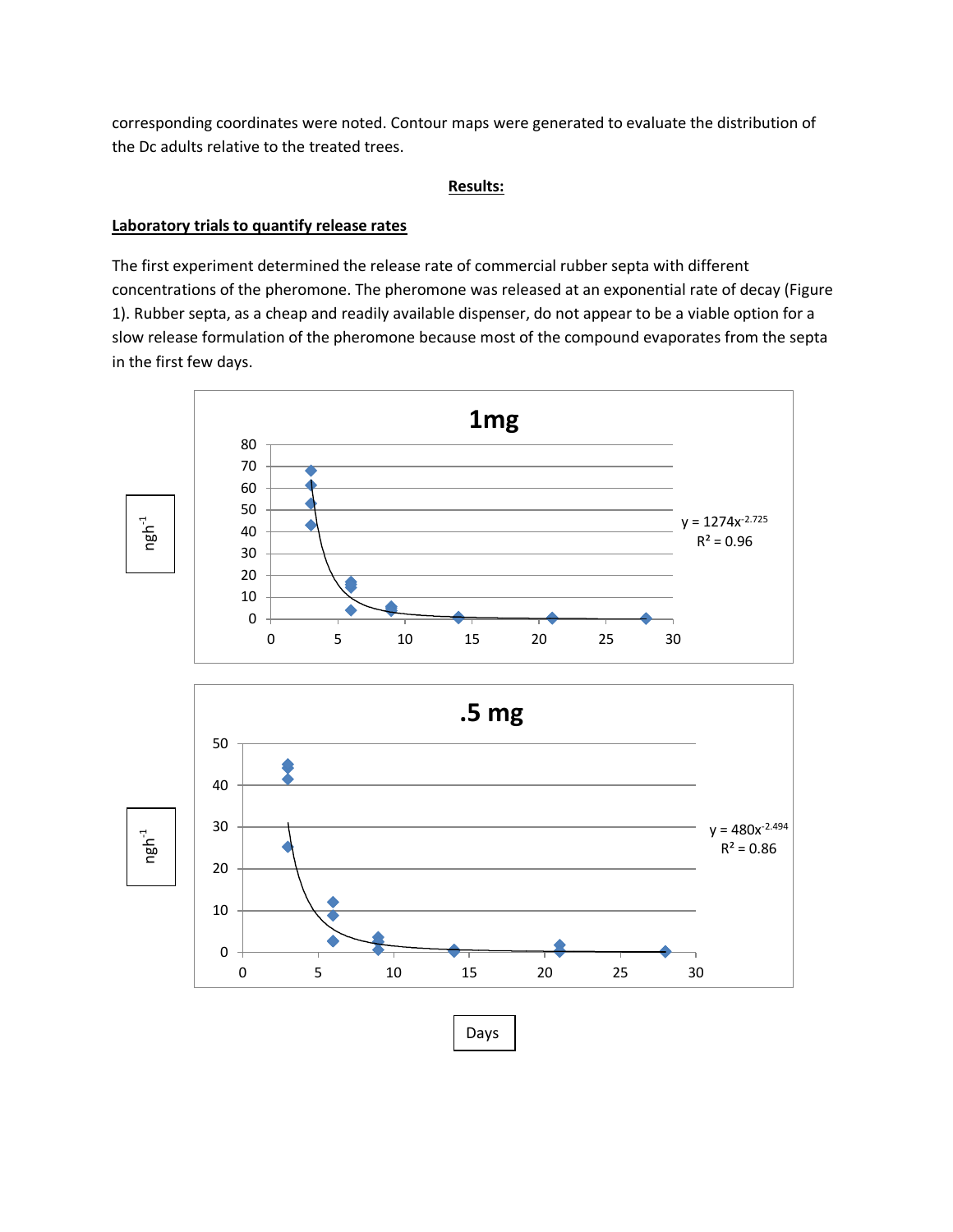

**Figure 2.** The release of (2*E*,4*Z*)-2,4-heptadien-1-ol from impregnated rubber septa at 0.25, 0.5, and 1 mg in the laboratory.

| Means for 1 mg |                         |                                                                        |                |                 |                 |                                 |  |  |  |  |  |
|----------------|-------------------------|------------------------------------------------------------------------|----------------|-----------------|-----------------|---------------------------------|--|--|--|--|--|
|                |                         |                                                                        |                |                 |                 |                                 |  |  |  |  |  |
| Days:          | 3                       | 6                                                                      | 9              | 14              | 21              | 28                              |  |  |  |  |  |
|                |                         |                                                                        |                |                 |                 |                                 |  |  |  |  |  |
| Mean:          |                         | 56.31± 10.78 12.77±5.94                                                | $4.53 \pm 0.9$ | $0.70 \pm 0.23$ |                 | $0.29 \pm 0.10$ $0.18 \pm 0.03$ |  |  |  |  |  |
|                |                         |                                                                        |                |                 |                 |                                 |  |  |  |  |  |
|                | <b>Means for .5mg</b>   |                                                                        |                |                 |                 |                                 |  |  |  |  |  |
|                |                         |                                                                        |                |                 |                 |                                 |  |  |  |  |  |
| Days:          | 3                       | 6                                                                      | 9              | 14              | 21              | 28                              |  |  |  |  |  |
|                |                         |                                                                        |                |                 |                 |                                 |  |  |  |  |  |
|                |                         | Mean: $38.93 \pm 9.24$ 6.55 $\pm 4.66$ 2.31 $\pm 1.25$ 0.43 $\pm 0.22$ |                |                 | $0.58 + 0.76$   | $0.17 \pm 0.08$                 |  |  |  |  |  |
|                |                         |                                                                        |                |                 |                 |                                 |  |  |  |  |  |
|                | <b>Means for 0.25mg</b> |                                                                        |                |                 |                 |                                 |  |  |  |  |  |
|                |                         |                                                                        |                |                 |                 |                                 |  |  |  |  |  |
| Days:          | 3                       | 6                                                                      | 9              | 14              | 21              | 28                              |  |  |  |  |  |
|                |                         |                                                                        |                |                 |                 |                                 |  |  |  |  |  |
|                |                         | Mean: 28.16±6.66 7.00±4.66 1.38±.87                                    |                | $0.41 \pm 0.20$ | $0.27 \pm 0.18$ | $0.24 \pm 0.24$                 |  |  |  |  |  |
|                |                         |                                                                        |                |                 |                 |                                 |  |  |  |  |  |
|                |                         |                                                                        |                |                 |                 |                                 |  |  |  |  |  |

**Table 1.** Mean release rates with standard deviation

**Laboratory Trials to Determine Temperature Effects**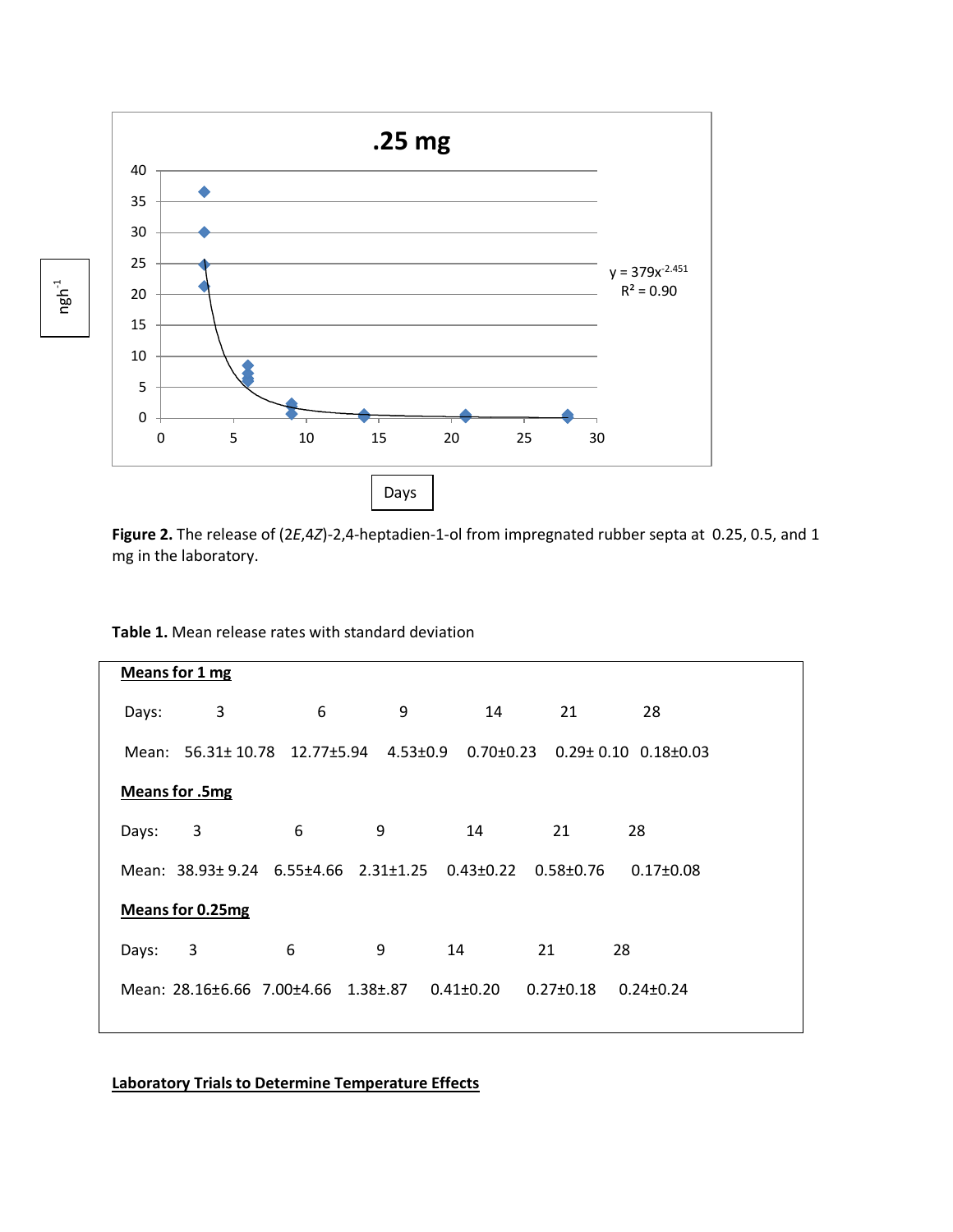The second laboratory experiment evaluated the effect of temperature on the release rates of the rubber septa impregnated with the pheromone and the key plant volatile. Rubber septa were impregnated with 5 mg of pheromone and 4 mg of the plant volatile. The septa were incubated in separate incubators at 20, 25, and 30°C. The pheromone concentrations measured once again showed an exponential rate of decay in release rates at all temperatures while the plant compound release rate was more linear. Mean release rates of (2*E*,4*Z*)-2,4-heptadien-1-ol for day four at 25°C could not be determined because of saturation of the GC-MS sensor by the unexpectedly large amount of compound collected. It was expected that release rates from the rubber septa would be higher with increasing temperature. However, from the trials conducted, it appears that the pattern of release rates from septa are similar over the three temperatures tested (Fig 3, 4), only the (*Z*)-3-hexenal impregnated septa incubated at 20°C appears to deviate from this pattern.



**Figure 3.** Mean release rate of (2*E*,4*Z*)-2,4-heptadien-1-ol at 20°C, 25°C, and 30°C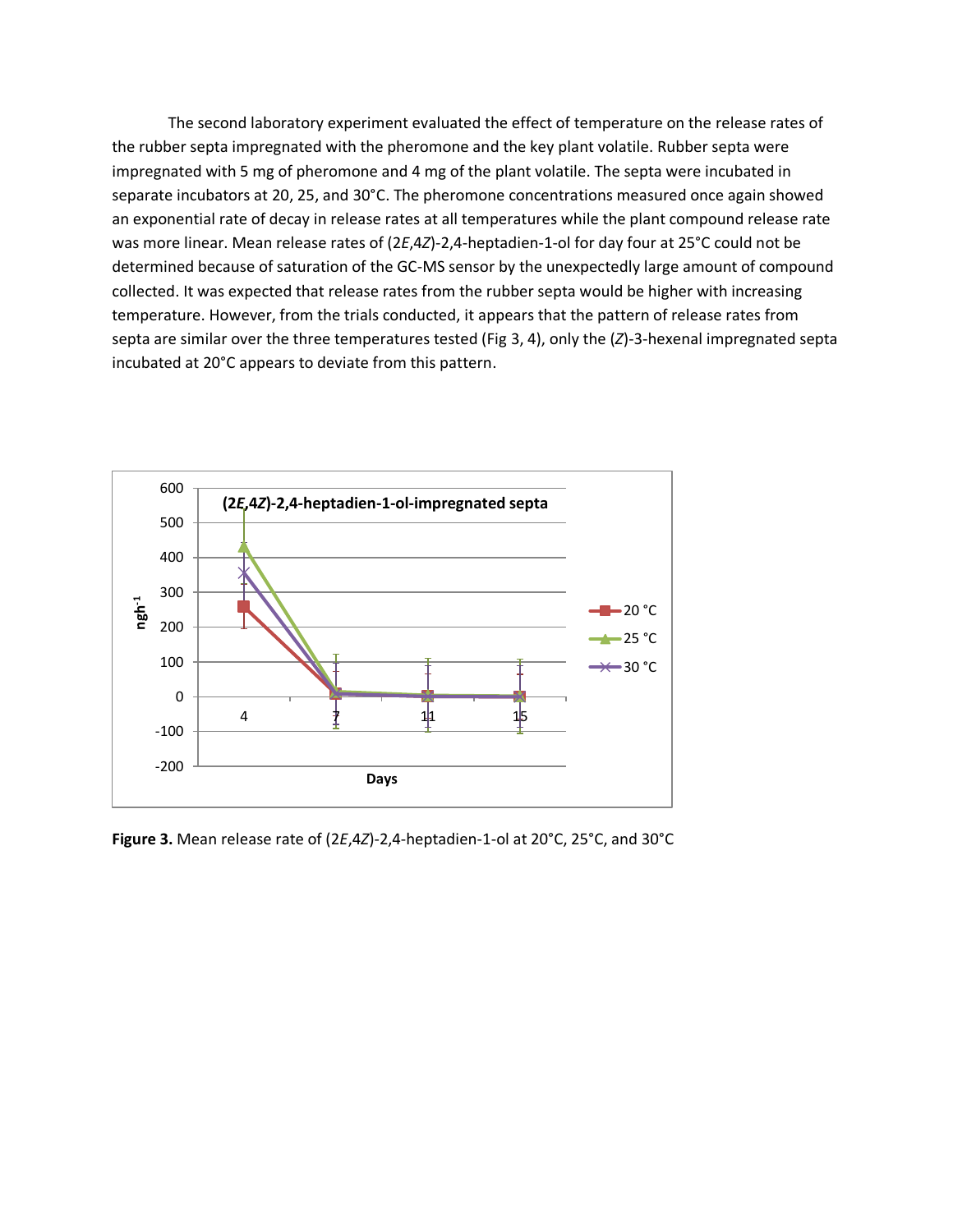

**Figure 4**. Mean release rate of (*Z*)-3-hexenal at 20°C, 25°C, and 30°C

|                | Mean (2E,4Z)-2,4-heptadien-1-ol |        |       |       |        |         |  |  |  |
|----------------|---------------------------------|--------|-------|-------|--------|---------|--|--|--|
| days           | 20 °C                           | SD     | 25 °C | SD    | 30 °C  | SD      |  |  |  |
| 4              | 258.89                          | ±60.74 |       |       | 355.64 | ±158.20 |  |  |  |
| $\overline{7}$ | 8.74                            | ±3.03  | 15.22 | ±3.88 | 8.28   | ±7.12   |  |  |  |
| 11             | 1.03                            | ±0.14  | 3.89  | ±1.09 | 0.69   | ±2.89   |  |  |  |
| 15             | 0.29                            | ±0.09  | 1.47  | ±0.72 | 0.26   | ±1.14   |  |  |  |
|                |                                 |        |       |       |        |         |  |  |  |
|                | Mean $(Z)$ -3-hexenal           |        |       |       |        |         |  |  |  |
|                |                                 |        |       |       |        |         |  |  |  |
| days           | $20^{\circ}$ C                  | SD     | 25 °C | SD    | 30 °C  | SD      |  |  |  |
| 4              | 36.86                           | ±1.41  | 82.85 | ±3.35 | 79.56  | ±8.82   |  |  |  |
| 7              | 29.54                           | ±2.47  | 31.35 | ±0.89 | 36.94  | ±4.20   |  |  |  |
| 11             | 12.59                           | ±1.65  | 14.93 | ±0.43 | 15.47  | ±1.24   |  |  |  |
| 15             | 8.19                            | ±1.39  | 8.48  | ±0.54 | 8.83   | ±1.05   |  |  |  |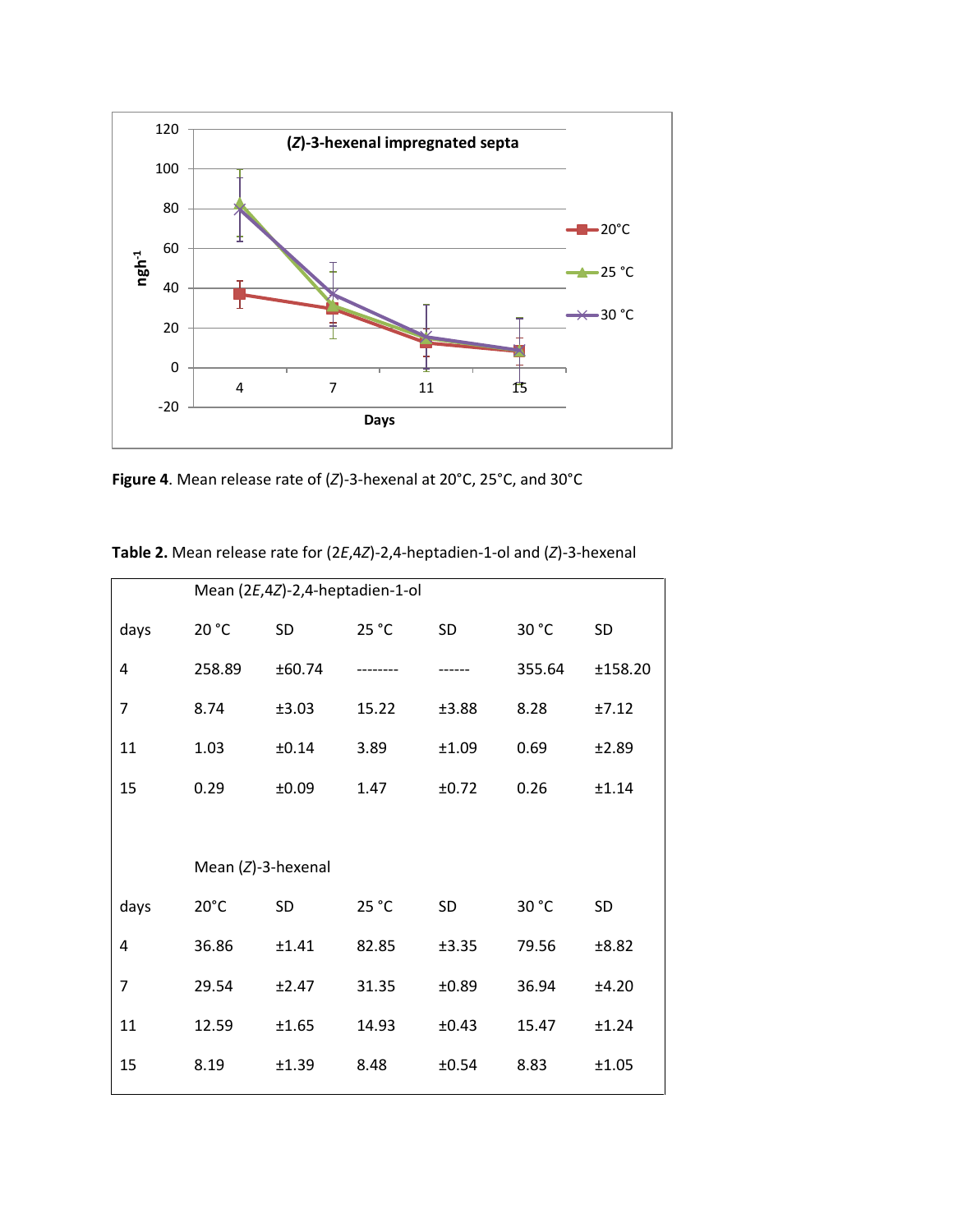### **Field Trials**

After only one week in the field, the lures released the pheromone at a rate of 1.5 ngh<sup>-1</sup> (±0.47). According to the literature, a single beetle releases approximately 5 ngh<sup>-1</sup>. Thus, after one week in the field, each lure was releasing pheromone at a rate approximating one fifth of a beetle. The lures released the plant compound at 7.6 ngh<sup>-1</sup>(±1.69). After the second week in the field, the pheromone lures did not release a detectable amount of pheromone, but released the plant compound at 3.8 ngh<sup>-1</sup>  $(\pm 1.00)$ .

For each initial deployment date, all baited trees were sampled using a sweep net at three times, once at the time of placement to establish a baseline, once after the lures had been in the field for a week and finally another week after the lures had been removed to determine the long term relocation potential of the lures for Dc.

The area selected for the first deployment (Fig 7) did not have any Dc before lure placement. After a week with fresh lures, 12 beetles were swept using the method described above. 10 beetles were on the trees baited with pheromone only, while 2 were found on trees with the pheromone and plant compound. No Dc were found on the control trees or on those baited with the plant compound only. The week after the lures were removed, no Dc were found. This indicates that the lures were attracting adults from the surrounding area and concentrating these on specific trees (Fig 4). However, after the lures were removed, the adults dispersed.



**Figure 5**. Number of beetles captured per baited tree before lures were placed, one week after lures were placed and one week after lures were removed for experimental area one.  $B =$  control tree,  $h =$ pheromone baited tree, hp = pheromone and plant volatile baited tree, p = plant volatile baited tree.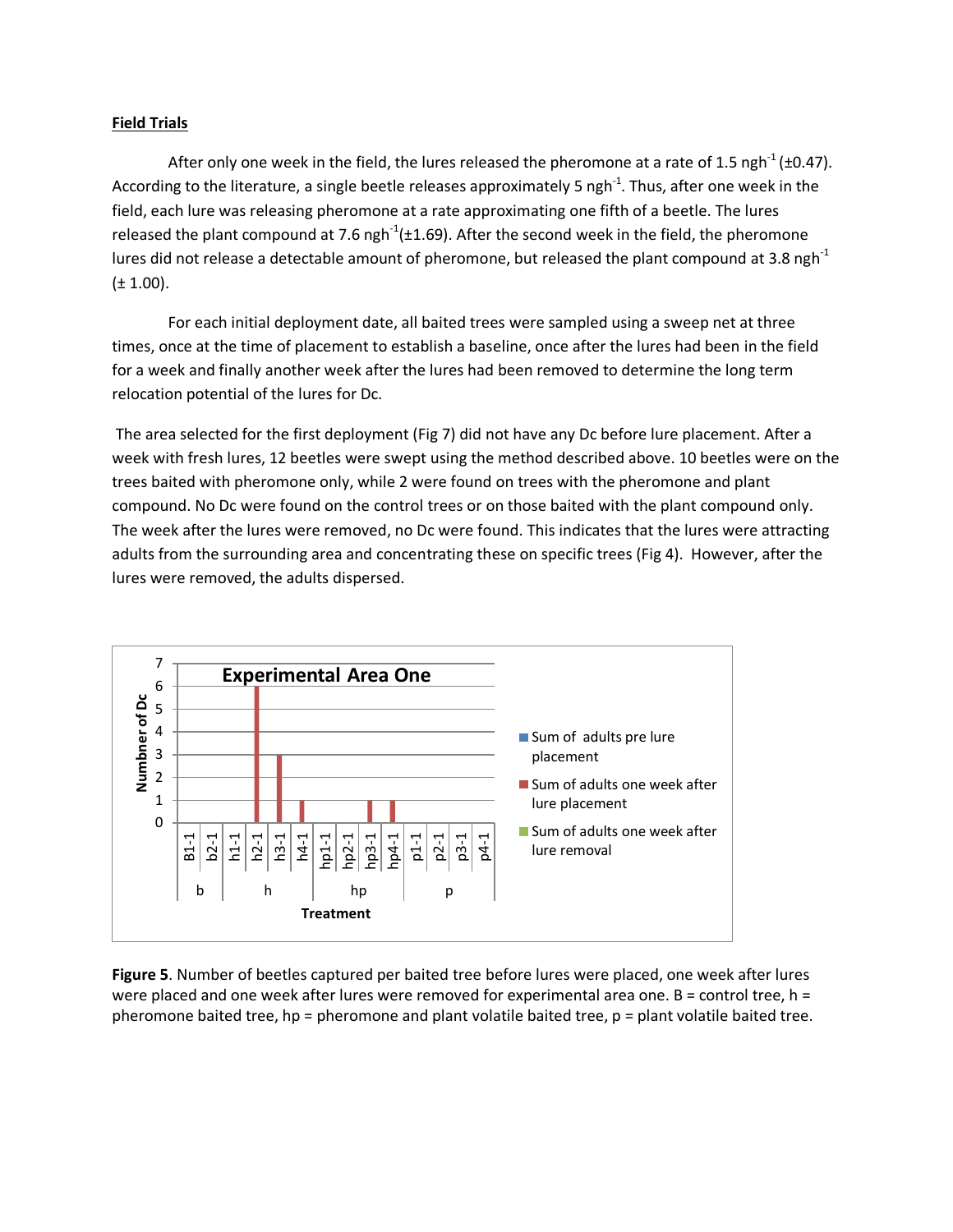

**Figure 6**. Mean number of adult Dc captured per week. b = control tree, h = pheromone baited tree, hp = pheromone and plant volatile baited tree, p = plant volatile baited tree.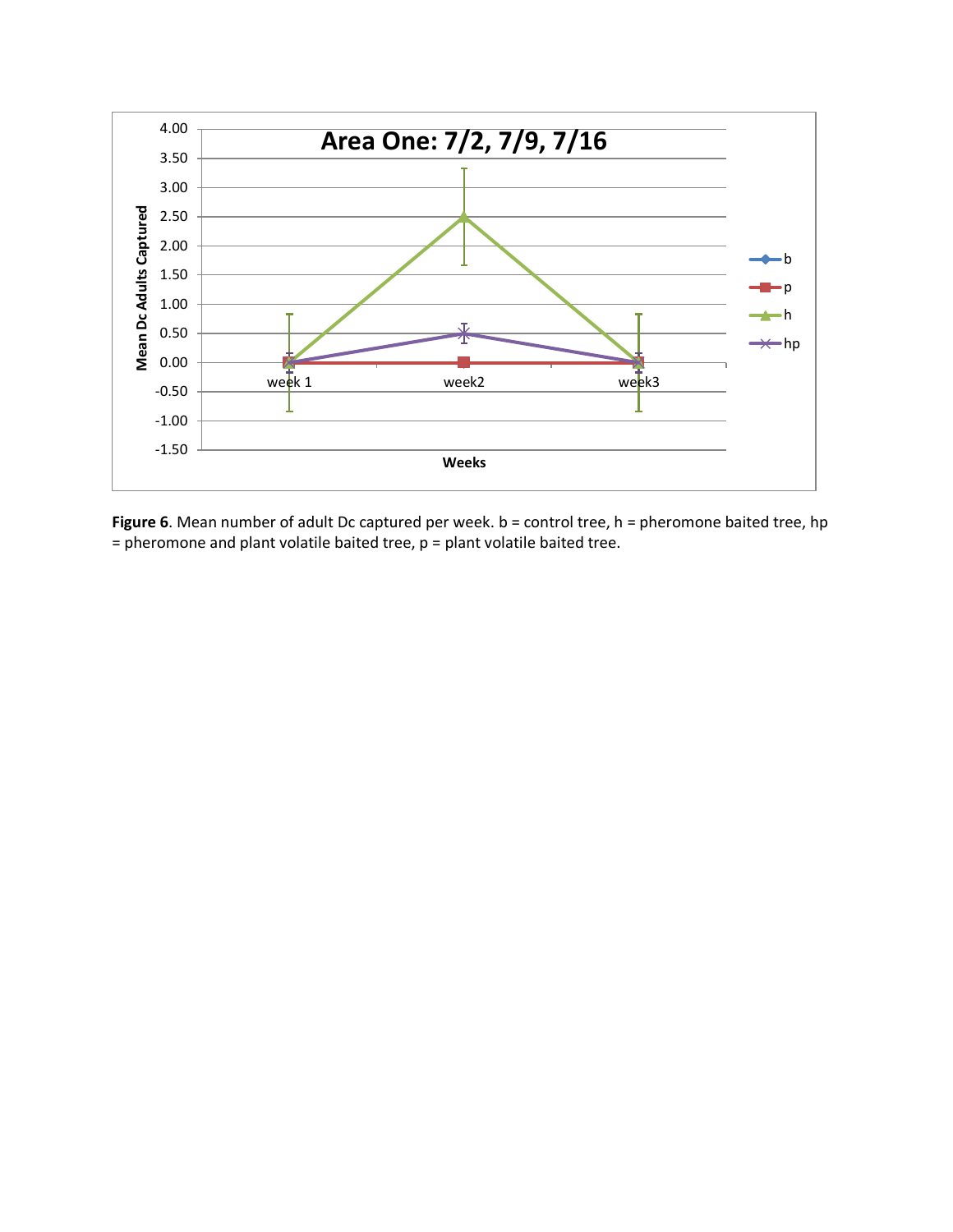

**Figure 7.** A posting map of experimental area one Dc counts before lure placement.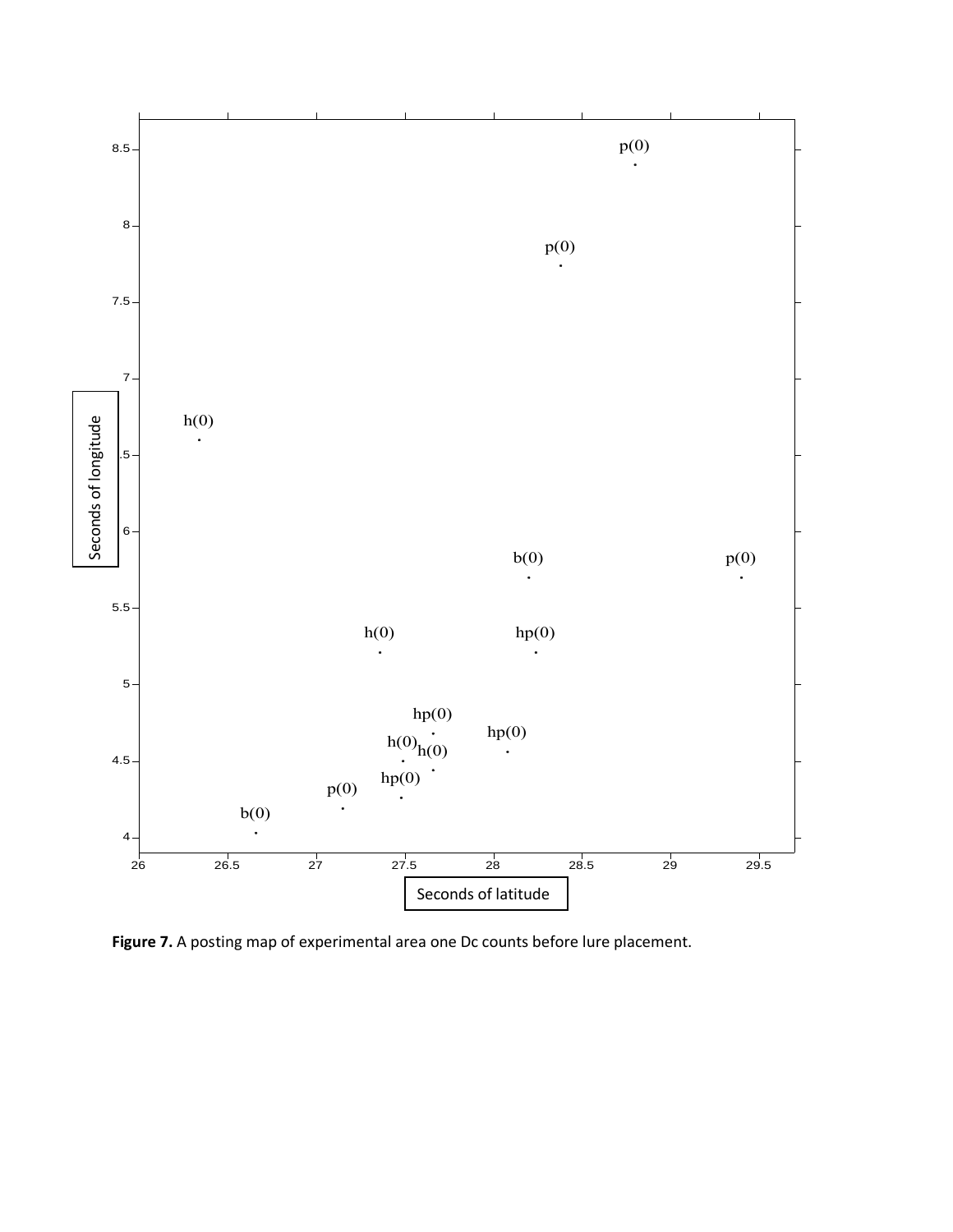

**Figure 8**. A posting map of experimental area one Dc counts immediately after lure removal.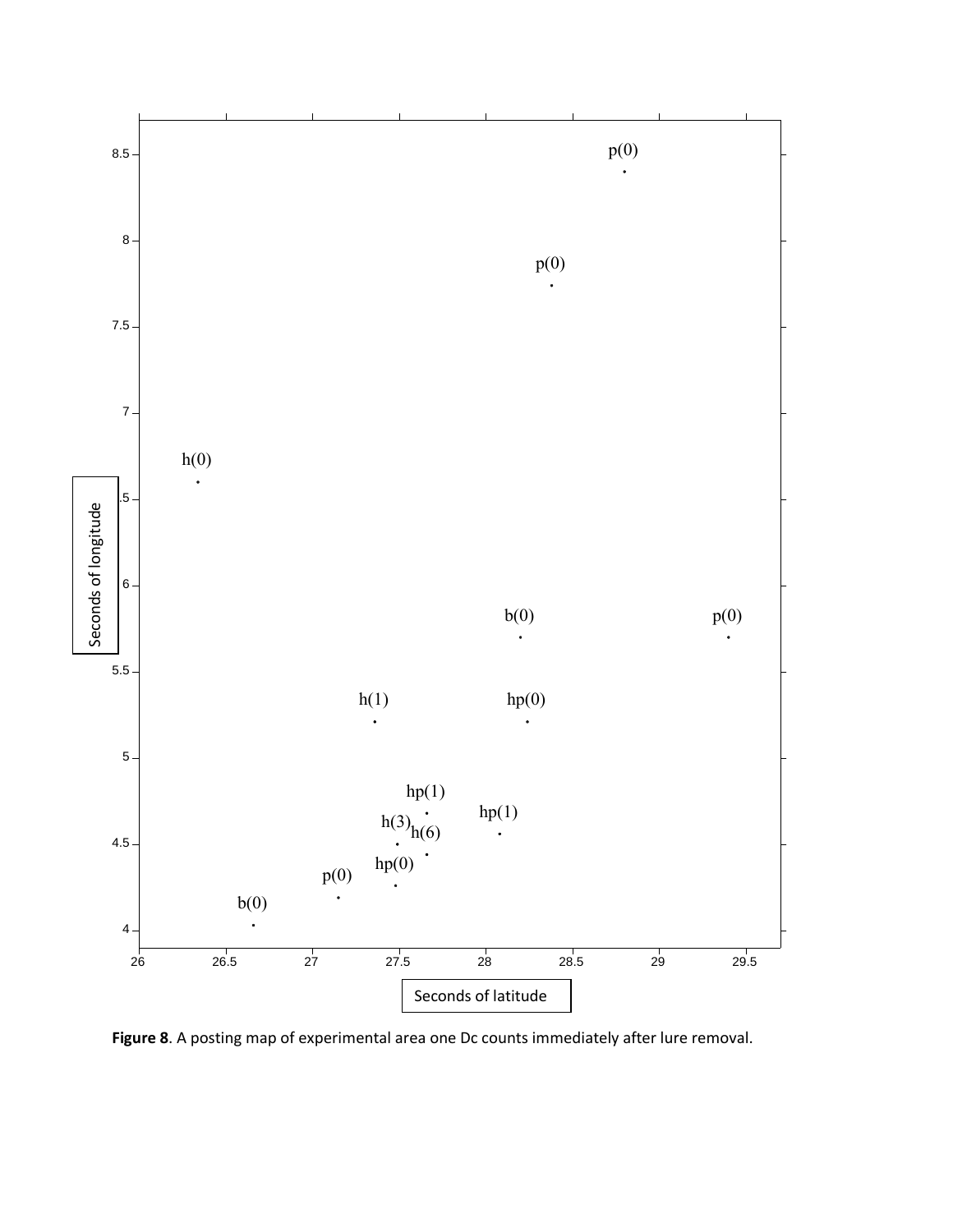

**Figure 9**. A posting map of experimental area one Dc counts the week after lure removal.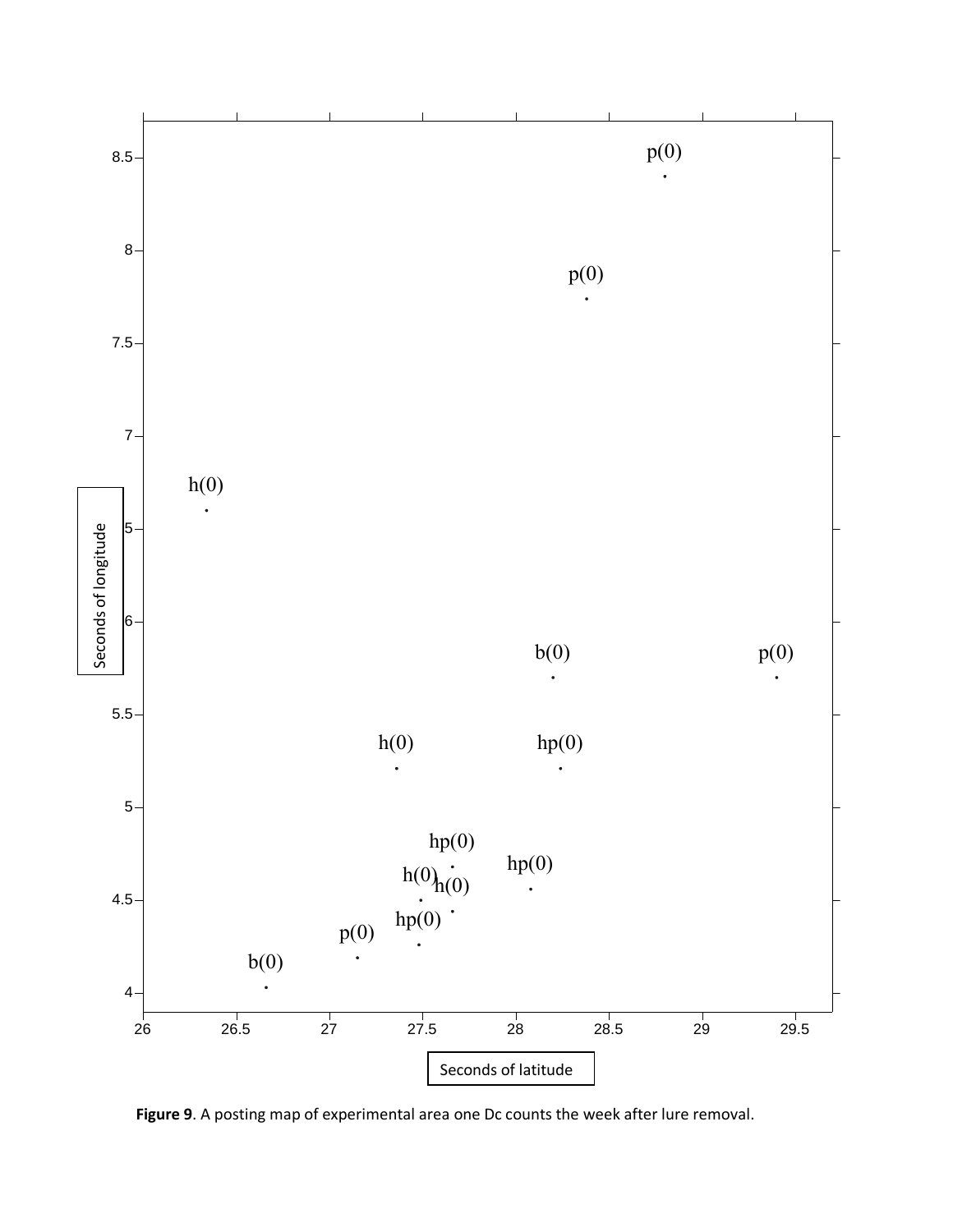The area selected for experiment two (Fig 10) had an adult Dc on a tree that subsequently received a pheromone lure. After a week of exposure to fresh lures, seven beetles were collected. Four were found on pheromone baited trees while three were found on pheromone and plant baited trees. The control and plant baited trees had no beetles. The week after the lures were removed, 2 adults were found. One was on a pheromone treated tree, and one on a control. Experimental area two also shows proof of concept with the relocation of adults to trees that previously had no adults present (Fig 11).



**Figure 10**. Number of beetles captured per baited tree before lures were placed, one week after lures were placed and one week after lures were removed for experimental area two.  $B =$  control tree,  $h =$ pheromone baited tree, hp = pheromone and plant volatile baited tree, p = plant volatile baited tree.



**Figure 11.** Mean number of adult Dc captured per week. b = control tree, h = pheromone baited tree, hp  $=$  pheromone and plant volatile baited tree,  $p =$  plant volatile baited tree.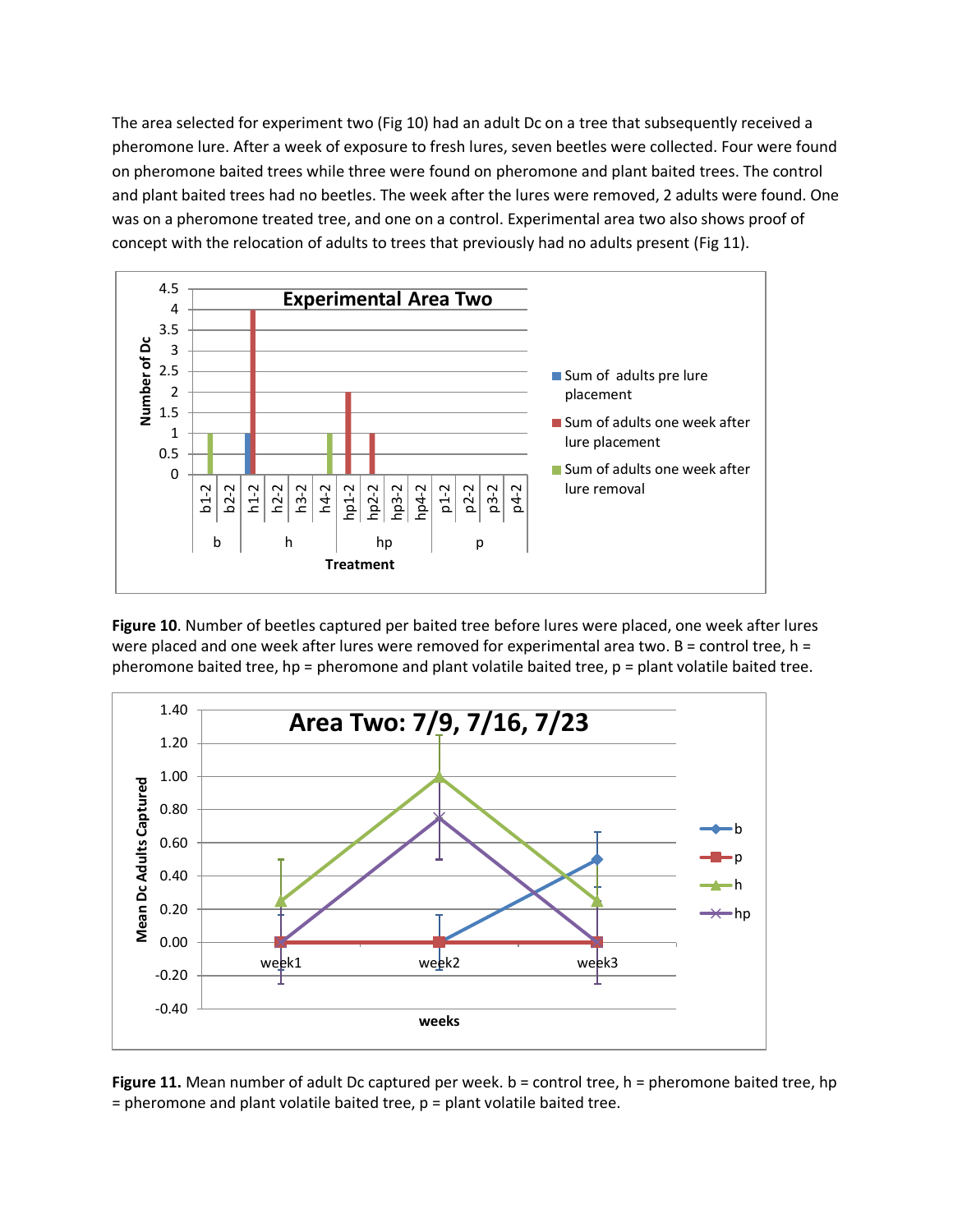

**Figure 12**. A posting map of experimental area two Dc counts before lure placement.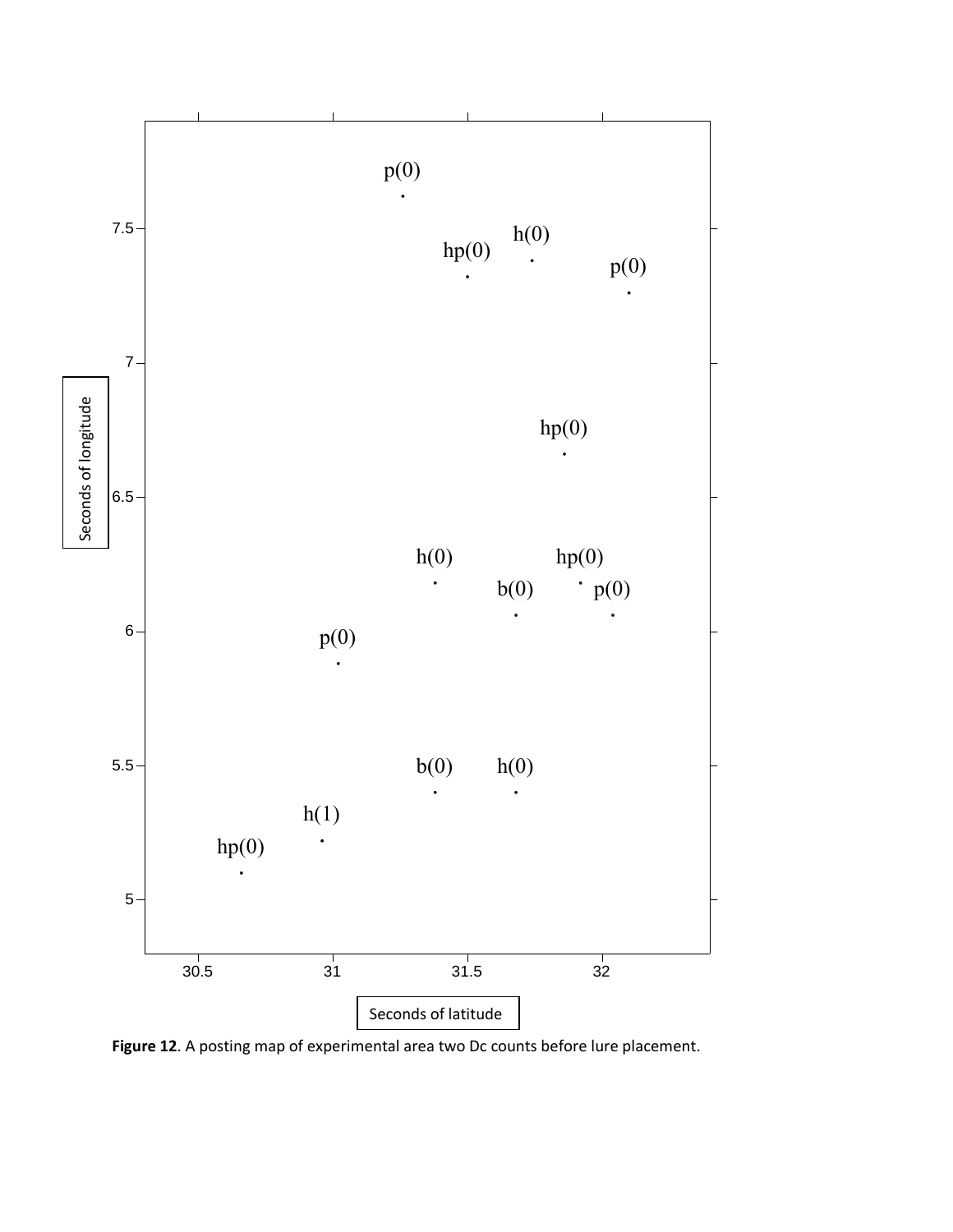

**Figure 13**. A posting map of experimental area two Dc counts immediately after lure removal.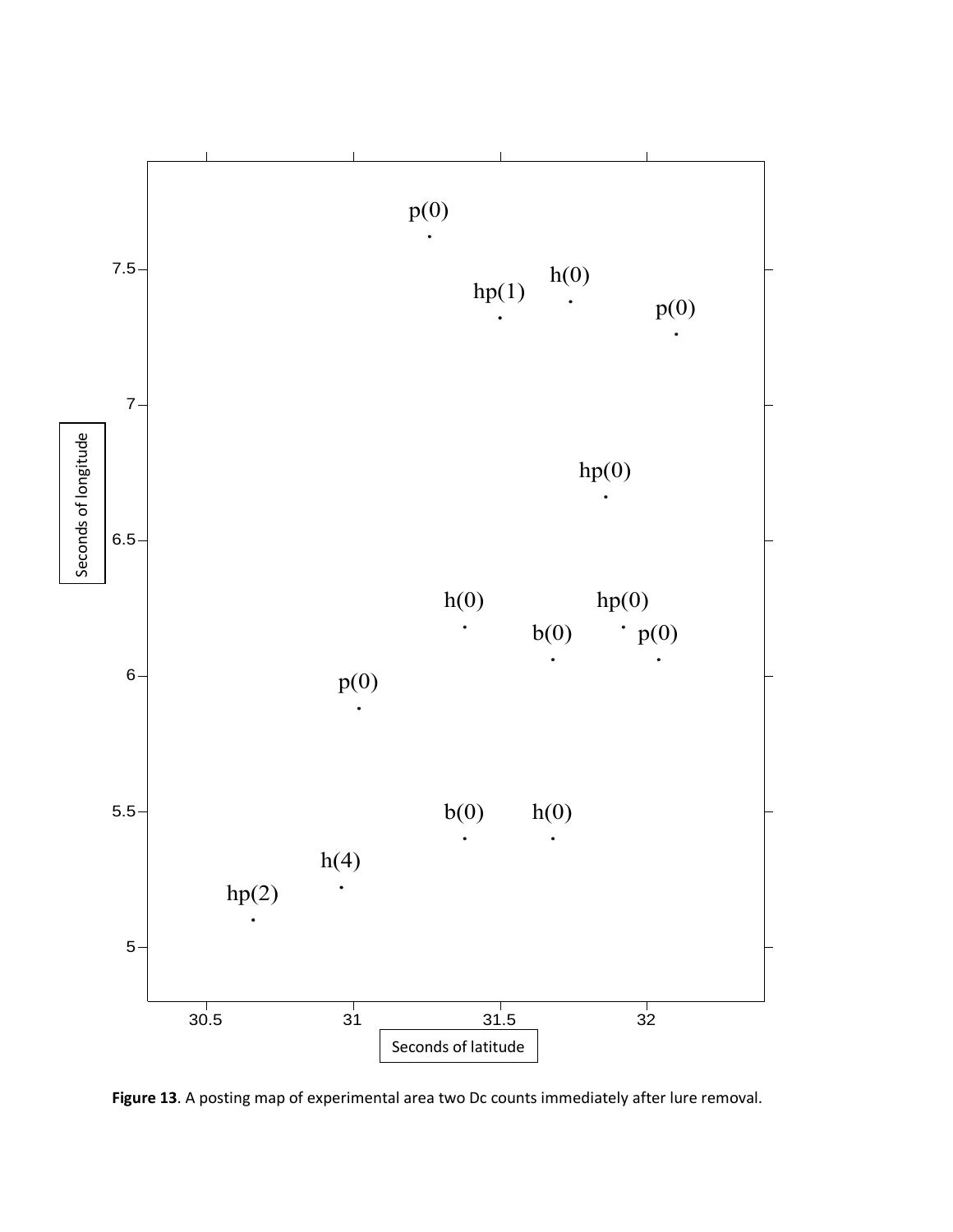

**Figure 14**. A posting map of experimental area two Dc counts the week after lure removal.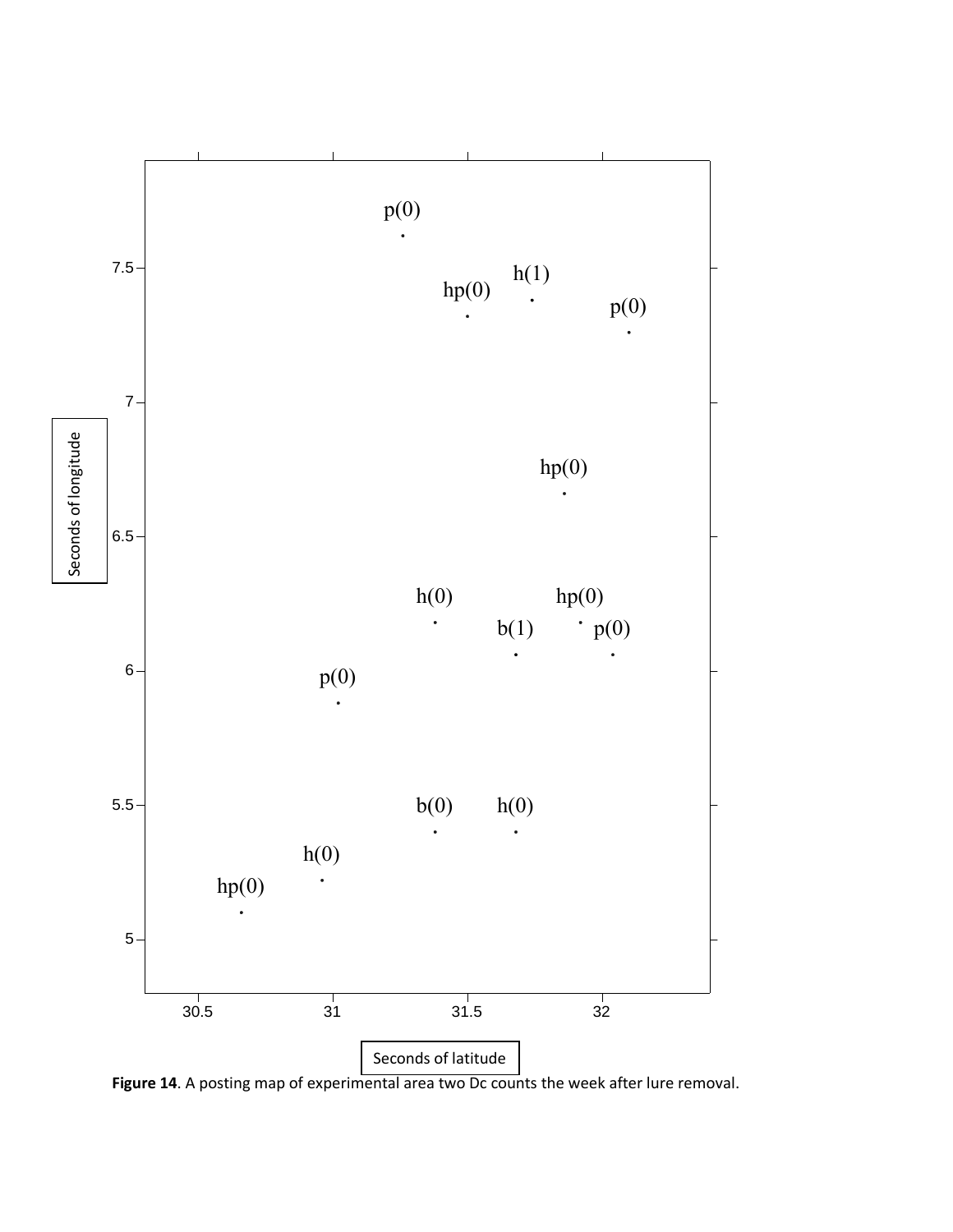In the area selected for experiment three (Fig 15), there were 14 adult beetles found at the time of lure placement. 10 were found on trees that subsequently received both pheromone lures and plant lures (six on one tree and four on another tree) and four were found on a single plant compound baited trees. After the lures previously exposed in the field (for one week) were deployed for a week, 12 adults were found. One adult was found on a control tree, two were found on pheromone baited trees, and 9 were found on pheromone and plant baited trees. One week after these lures were removed, the area yielded no adults during the sweeping. Area three was the only experimental area that had a comparable number of adults before and immediately after baiting with previously-exposed lures. There are several factors that could account for the lack response to the lure by Dc. The lures used were already exposed in the field for one week, so the release rate of the pheromone was very low. Also, since there was a higher density of adults before the lures were deployed, it is likely that any slight potential effect of the lure was masked by many beetles releasing pheromone. It appears that the numerical response to the lures is very time dependent in the beetle life cycle. In areas one and two, fresh lures were deployed during a time of relatively low adult density and the lure increased the density of beetles on pheromone baited trees. In experimental area three (Fig 16) and four (Fig 21), lures that were already a week old were deployed at a time of higher adult density and there was no evidence of any pheromone effect.



**Figure 15**. Number of beetles captured per baited tree before lures were placed, one week after lures were placed and one week after lures were removed for experimental area three.  $b =$  control tree,  $h =$ pheromone baited tree, hp = pheromone and plant volatile baited tree, p = plant volatile baited tree.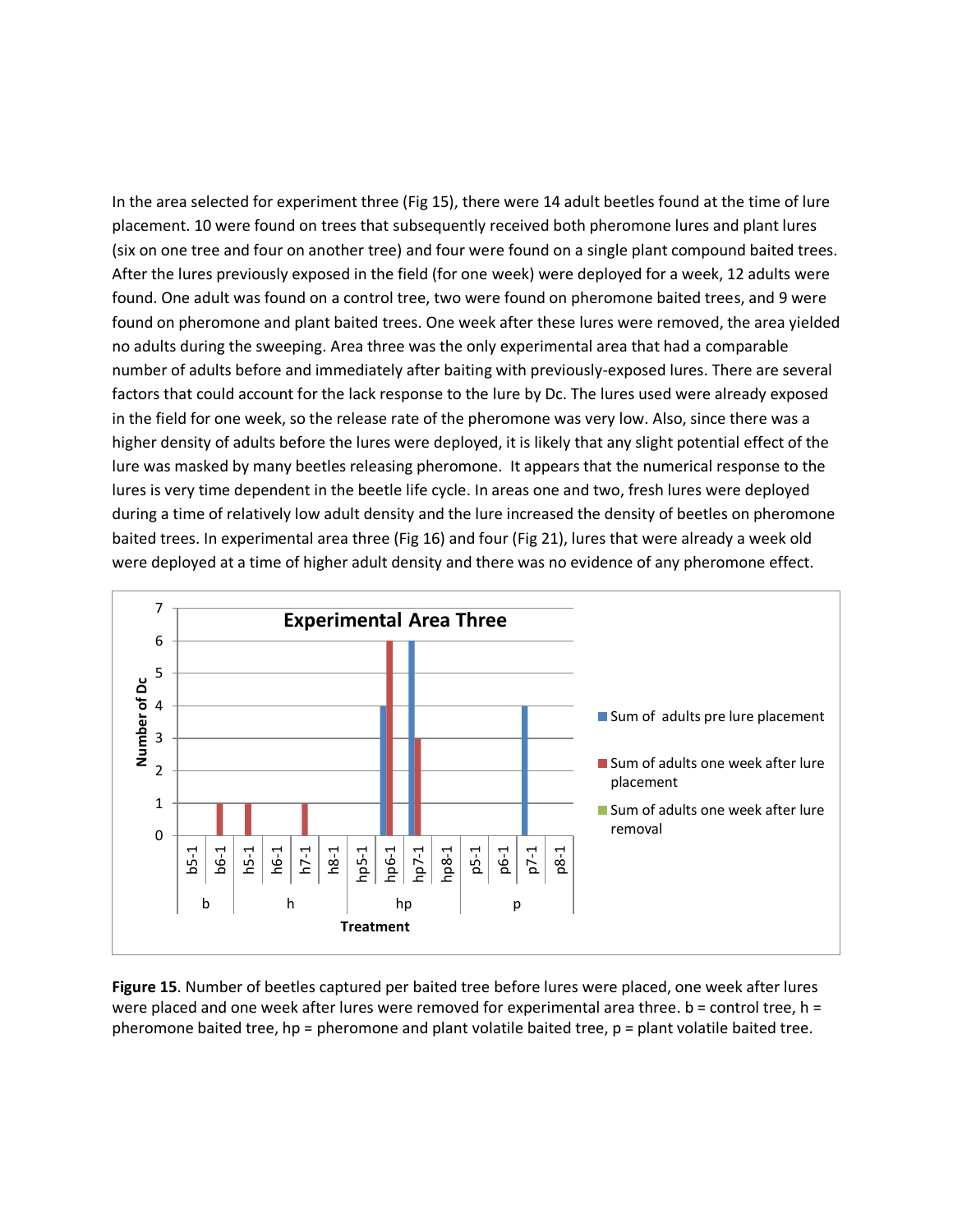

Figure 16. Mean number of adult Dc captured per week. b = control tree, h= pheromone baited tree, hp= pheromone and plant volatile baited tree, p= plant volatile baited tree.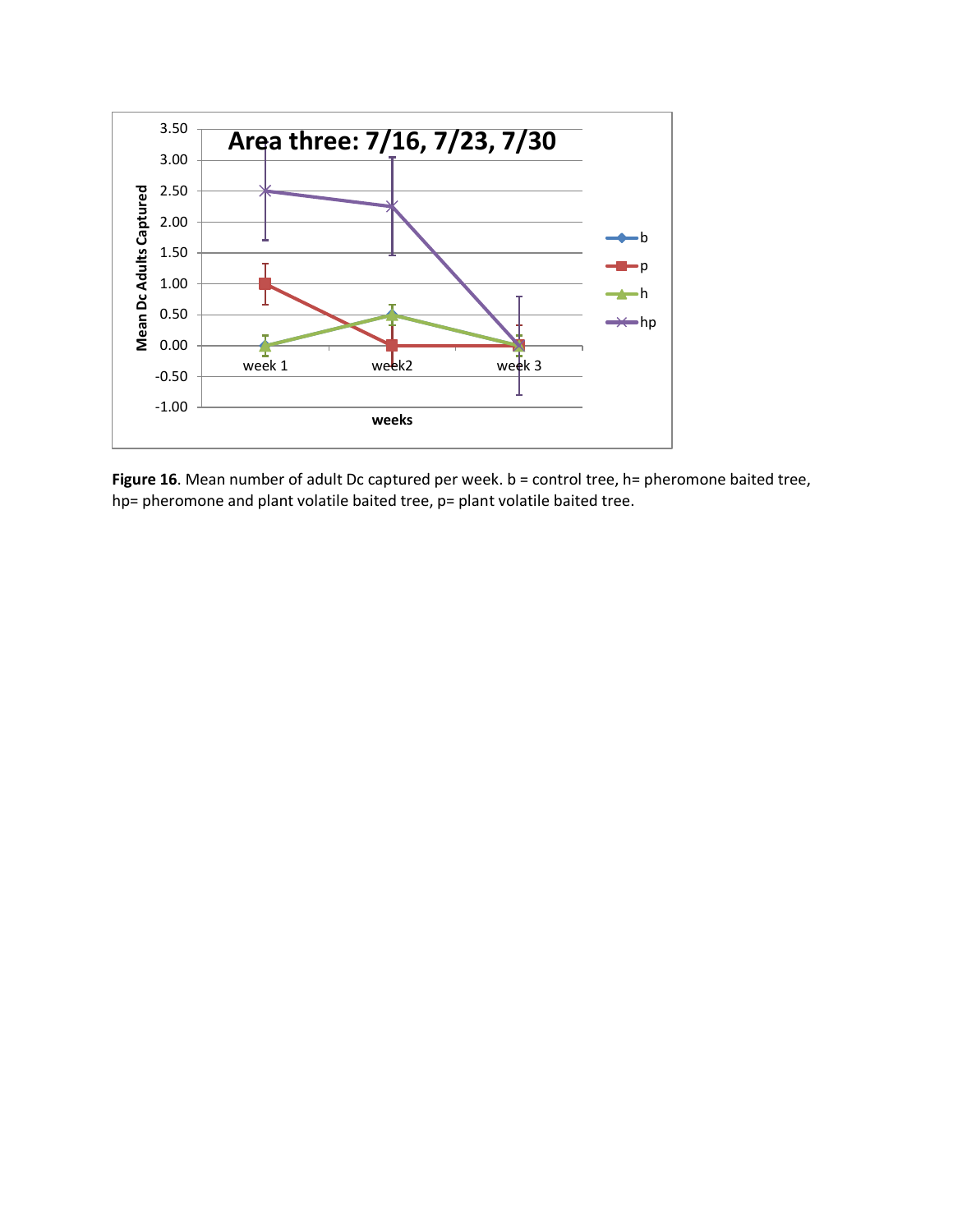

Figure 17. A posting map of experimental area three Dc counts before lure placement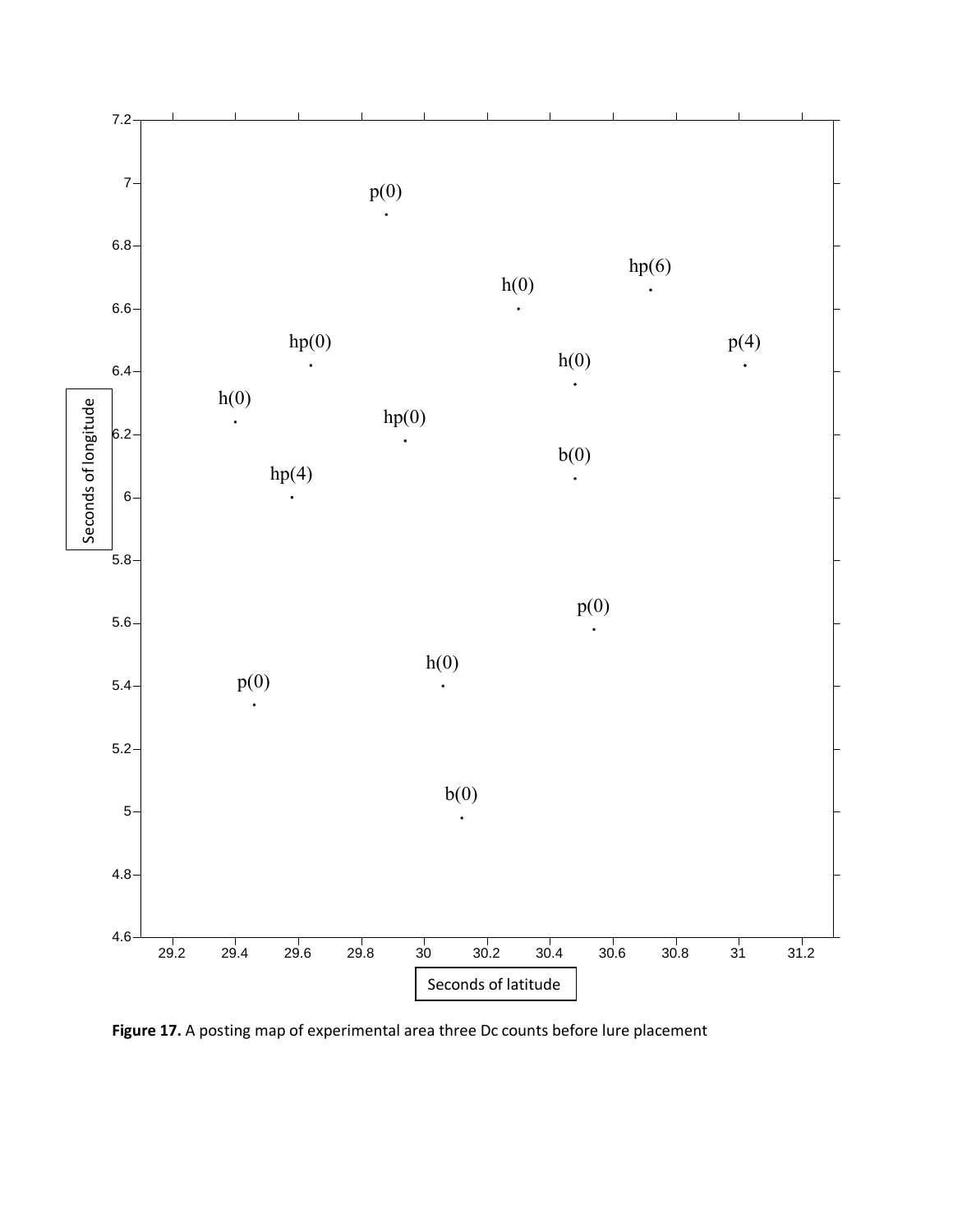

**Figure 18**. A posting map of experimental area three Dc counts immediately after lure removal.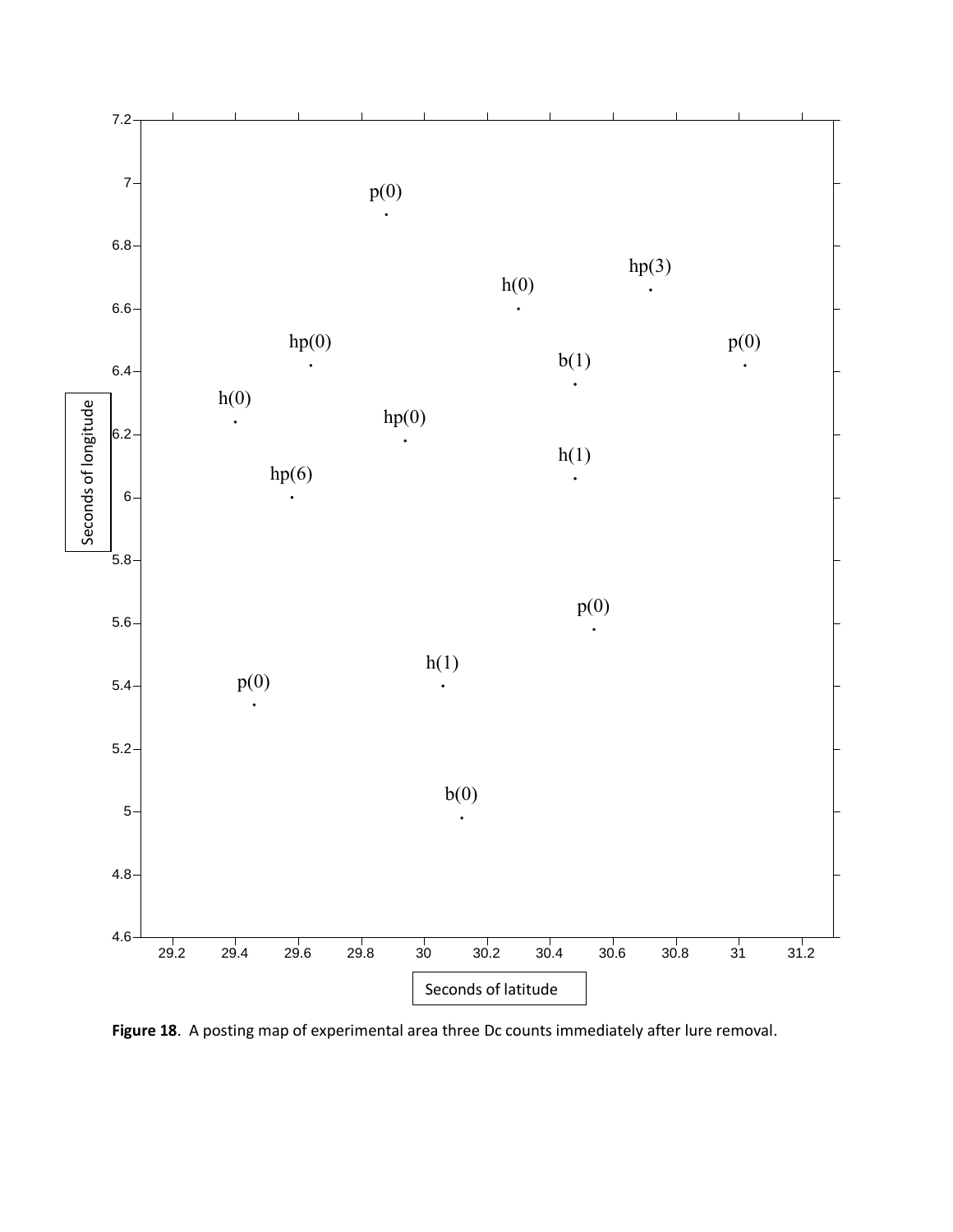

**Figure 19**. A posting map of experimental area three Dc counts the week after lure removal.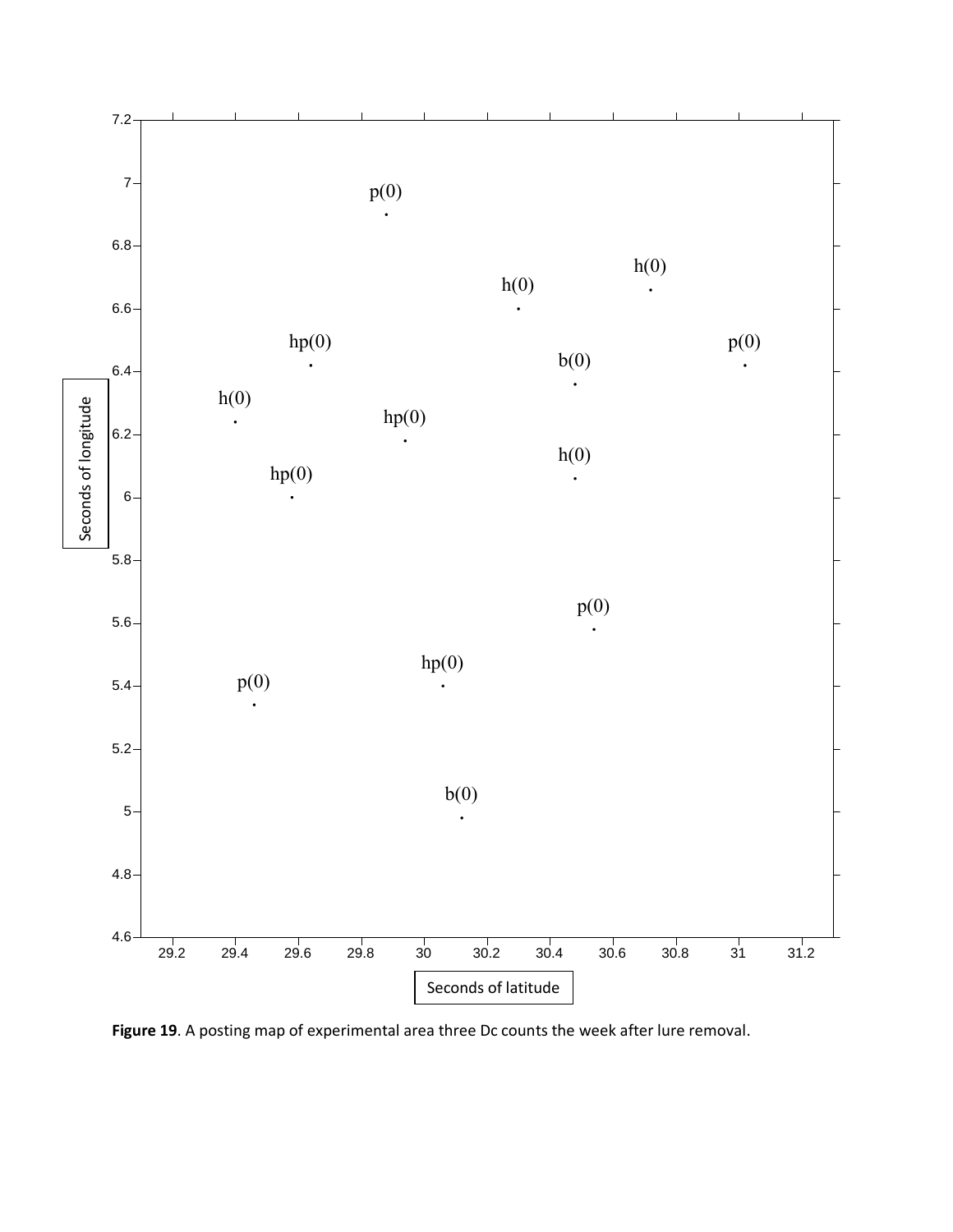No adults were captured before lure placement in the area selected for experiment four (Fig 20). After one week of deployment of the previously exposed lures, 2 adults were found on pheromone baited trees and one on a pheromone and plant compound baited tree. A week after the lures were removed, four adults were found. Three were found on pheromone baited trees, one was found on a plant baited tree. Although it appears that there might be slight evidence of an aggregation effect from the semiochemical lures in area four, it is not clear. The pheromone release rate of older adults is not known, so there is no way to ascertain if the lure was delivering a signal greater than the background (Fig 21).



**Figure 20.** Number of beetles captured per baited tree before lures were placed, one week after lures were placed and one week after lures were removed for experimental area four. b = control tree, h = pheromone baited tree, hp = pheromone and plant volatile baited tree, p = plant volatile baited tree.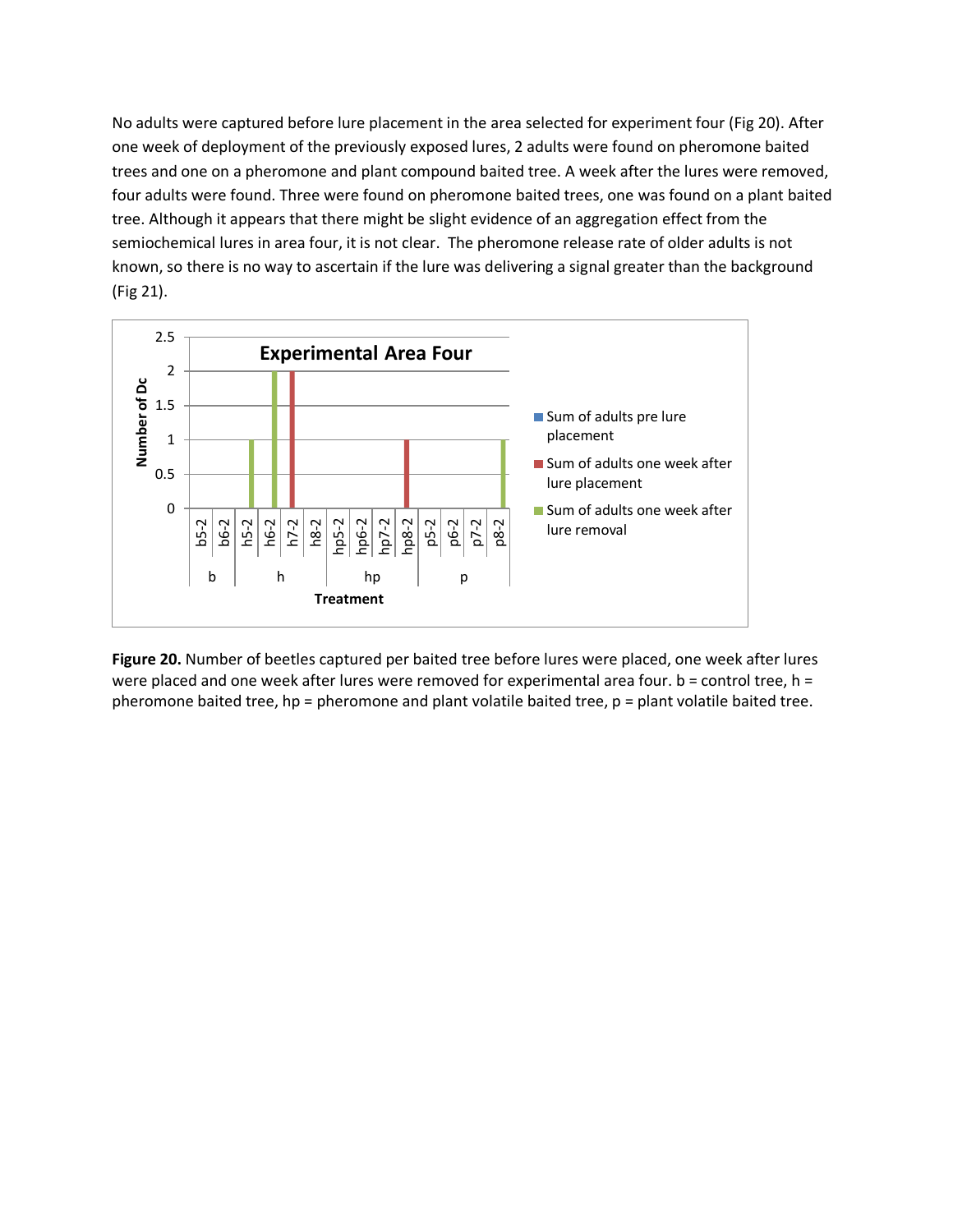





**Figure 22.** A posting map of experimental area four Dc counts before lure placement.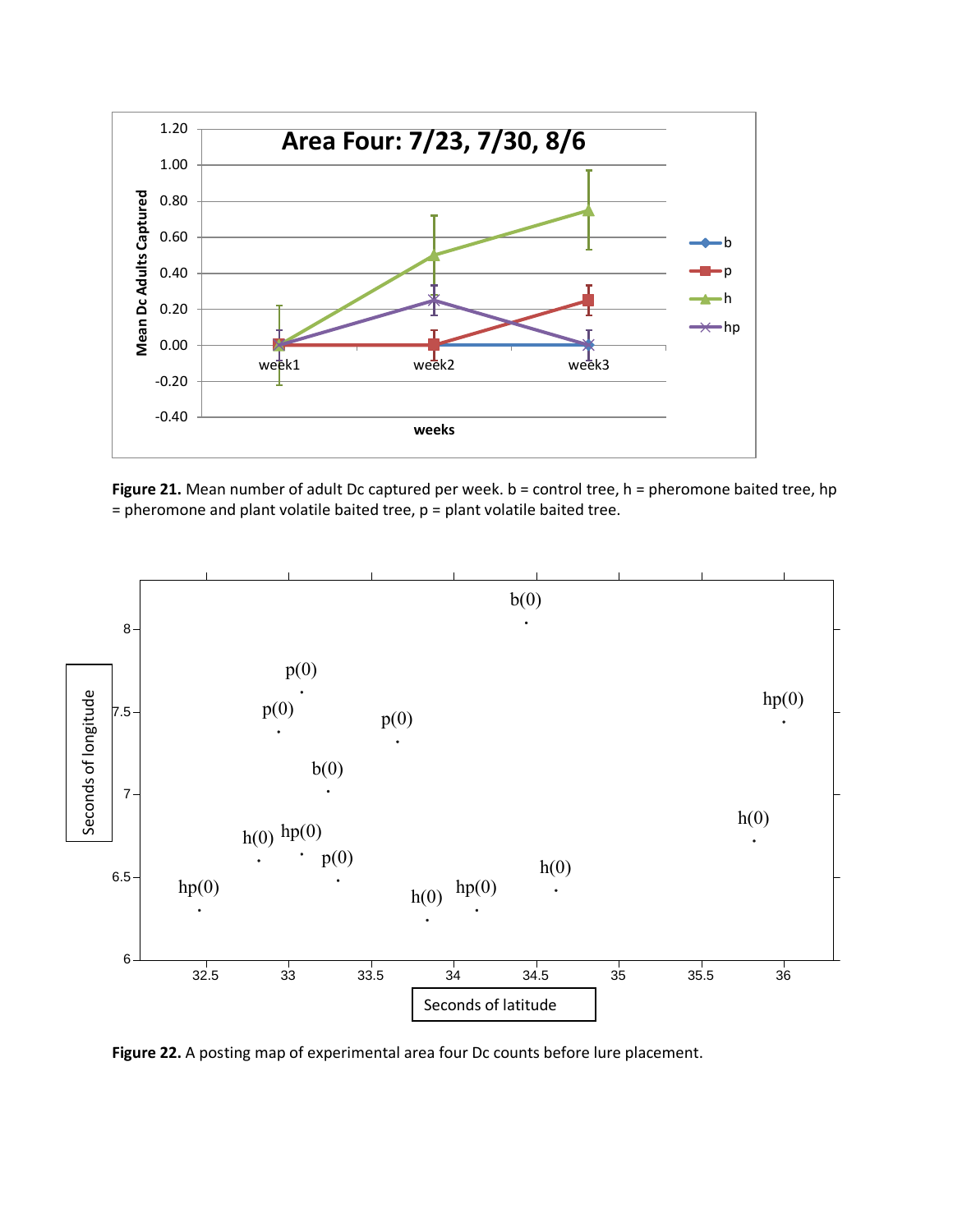

**Figure 23.** A posting map of experimental area four Dc counts immediately after lure removal.



**Figure 24.** A posting map of experimental area four Dc counts the week after lure removal.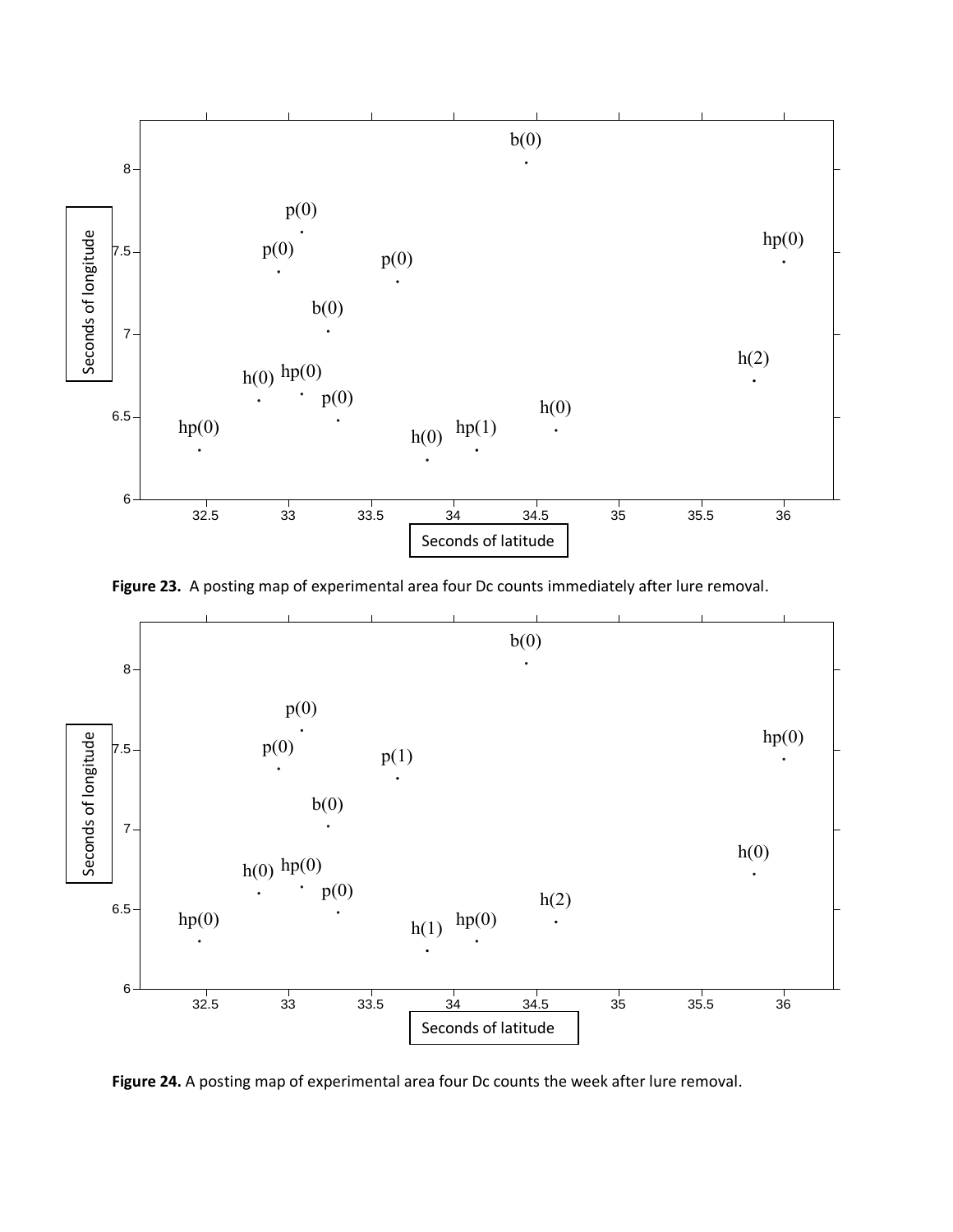When the numbers of Dc captured from each area are considered over time (Fig 25), data from areas one and two show an initial proof of concept with an increase in Dc capture following a week of fresh lures placed on the 2<sup>nd</sup> and 9<sup>th</sup> of July. In contrast, areas three and four received lures that had already been exposed in the field and do not show the same trend, probably due to a low release rate of the attractant compounds. The decrease in capture that is seen on the 23 $^{rd}$  and 30 $^{th}$  of July is likely due to beetles moving among unmonitored trees.



**Figure 25.** Number of Dc adults captured over the course of the study.

A complete census of all *Tamarix* at the field site on August 6<sup>th</sup> shows that the density of Dc adults varies and adults tend to be highly aggregated (Fig 26). Another census was taken on September 14<sup>th</sup>, but very few adults were found. These were typically in aggregations, as well.



**Figure 26.** Contour maps of distribution of Dc adults on August 6, 2012: p = plant baited tree, hp = pheromone plant baited tree, h = pheromone baited tree, b = control tree.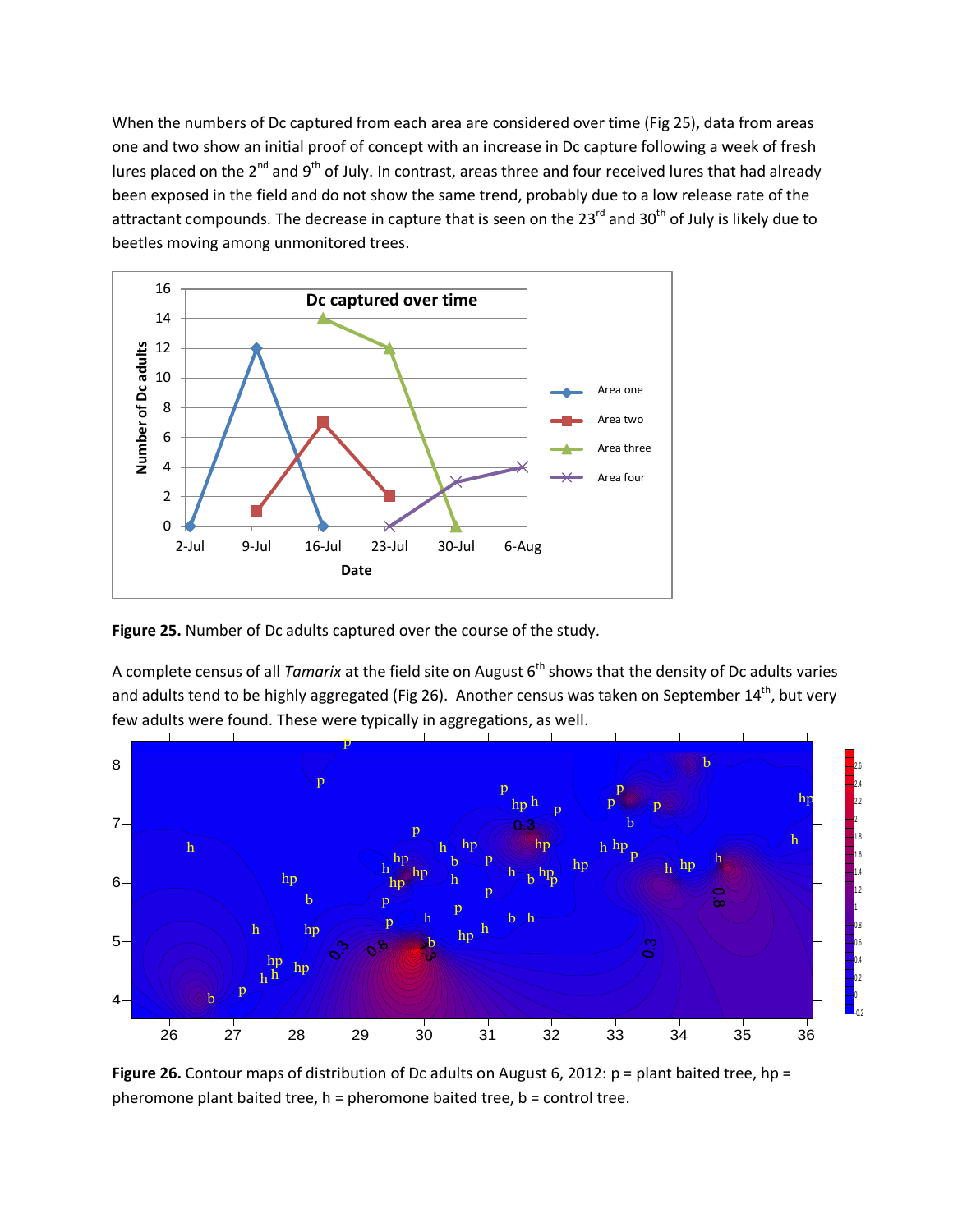

**Figure 27**. Image of field site with shaded blocks and pinned treatment trees

## **Discussion.**

Analysis of the release rates of (2*E*, 4*Z*)-2,4-hetadien-1-ol from rubber septa demonstrate that rubber septa are not a viable option to increase local aggregations of Dc. This is because lure longevity in the field is limited to a few days. After one week in the field, the septa released (2*E*, 4*Z*)-2,4-hetadien-1-ol at an average of 1.5 ng/hour. This is much too low to facilitate aggregation of Dc; a single male beetle is reported to be able to release about five time the amount of (2*E*, 4*Z*)-2,4-hetadien-1-ol. The placement of the septa is very time sensitive since they have a very limited window of effectiveness. If the septa were placed while the beetle pupae were in the soil, it is possible that the emergence of the beetles could be asynchronous with the lure activity. It is also possible that many of the beetles that were attracted to the baited trees dispersed to other trees once the release rate from the septa dropped below a certain threshold. Sampling weekly may therefore greatly underestimate the potential of these lures to attract beetles. Greater lure longevity via more widely used controlled release media must be explored to minimize loss of efficacy due to attraction being too short lived.

It was expected that release rates from the rubber septa would be greater with increasing temperature. However, from the trials conducted, it appears that the release rates from the septa, after an initial large burst, are similar over the three temperatures tested.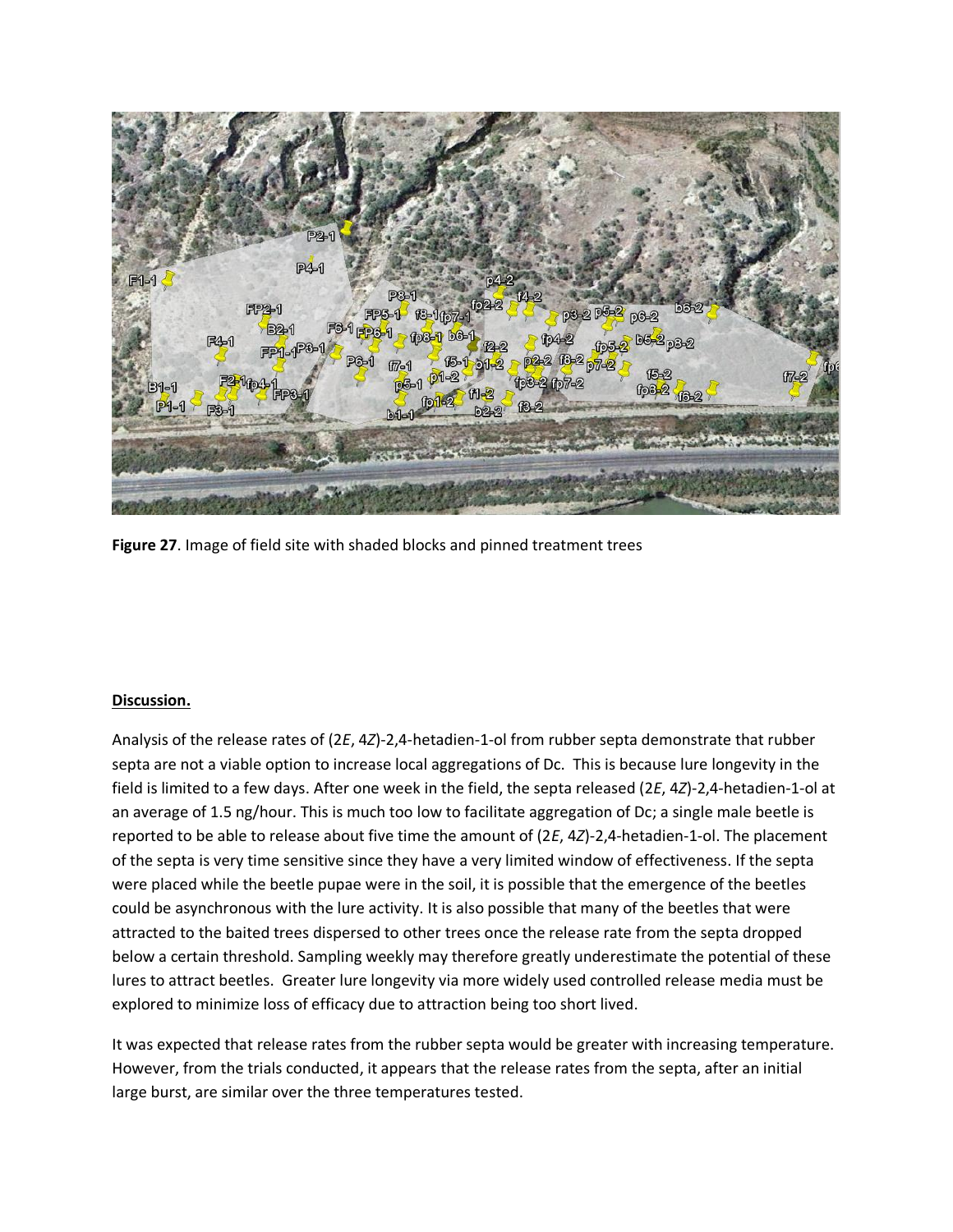From the field trials we can see that trees that received fresh lures were able to facilitate aggregation of the beetles to baited trees. Fresh lures were placed in area one on the second of July, so these lures were able to attract newly emerging adults as peak emergence might be expected to occur near the  $13<sup>th</sup>$ of July. Area two received fresh lures on the ninth of July and these also attracted adults. By the time lures were placed in areas three and four, field emergence had peaked. When lures already exposed to field conditions for a week were placed within a higher density of adults, the aggregation of beetles to baited trees was not readily evident. Since the lures were releasing attractants at such a low rate and peak emergence had already occurred, the effect of the lures would be minimized.

In previously reported studies, a synergistic effect was observed between the pheromone and the plant volatile. The plant volatile by itself was also highly attractive to Dc. Neither were observed during this study. Throughout the field trials, an increase in Dc adults did not occur on trees baited with the host plant compound. In area one and two, trees that received only pheromone attracted more beetles than trees that were baited with both the pheromone and the host plant compound, which is also contrary to previous reports. This could be due to several factors. In previous studies, a blend of plant volatiles was used, although this was found not be more attractive than the single component we used. This blend of volatiles was also deployed in *Tamarix* stands that had seen major defoliation. The current study used a single plant volatile and was conducted in *a Tamarix* stand that had minimal defoliation and a low beetle population.

# **Future work**

The utilization of controlled release formulations of pheromones to control and manipulate weed biological control agents has great potential. However, it does not appear that rubber septa, an inexpensive and commonly used media for pheromone dispersal, are a viable option. Therefore two types of commercially available products will be tested to determine their feasibility in being used for long term increase in local abundance of Dc: Scentry® sprayable impregnated hollow microfibers and ISCA® technologies wax based formula SPLAT™. This project will continue the current effort being conducted to develop a scientific basis for semiochemical manipulation of biological control agents. The following represent studies that will be conducted next summer:

- o Develop pheromone impregnated media (SPLAT™ and Scentry® microfibers) to be used in manipulating populations of Dc and determine the release rate of the pheromone from these media
- $\circ$  Develop similar host plant volatile impregnated media to be used in conjunction with pheromone impregnated media and determine the release rate of the plant volatile from this media
- $\circ$  Determine if pheromone and plant volatile impregnated media can be used to facilitate long term intentional aggregation of Dc.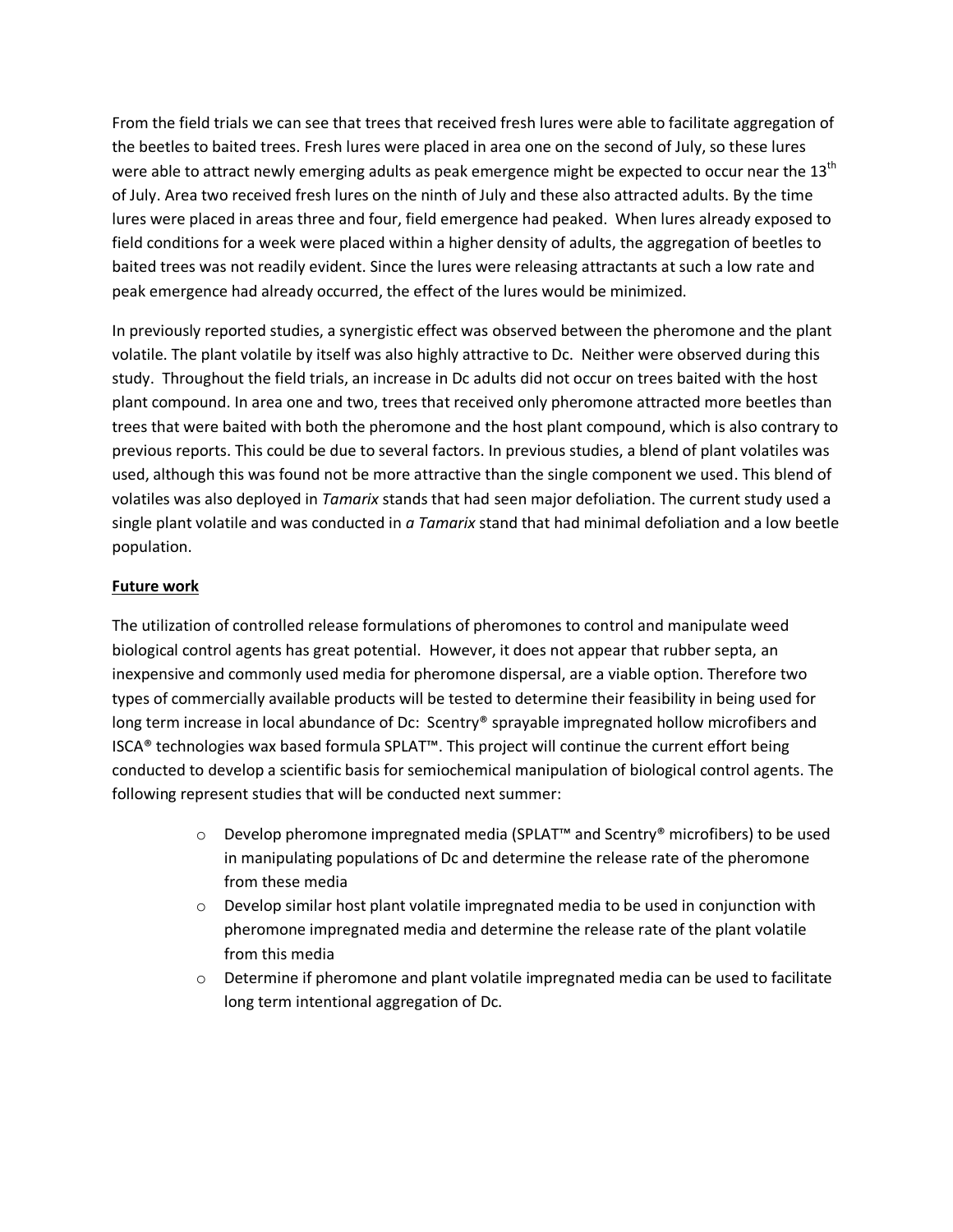## **General References.**

Byrne, K.J., A.A. Swigar, R.M. Silverst, J.H. Borden and E. Stokkink (1974). "Sulcatol - population aggregation pheromone in Scolytid beetle, *Gnathotrichus sulcatus*." *Journal of Insect Physiology* 20: 1895-1900.

Cosse, A.A., R.J. Bartelt , B.W. Zilkowski , D.W. Bean and E.R. Andress (2006). "Behaviorally active green leaf volatiles for monitoring the leaf beetle, *Diorhabda elongata*, a biocontrol agent of saltcedar, *Tamarix* spp." *Journal of Chemical Ecology* 32: 2695-2708.

Cosse, A.A., R.J. Bartelt , B.W. Zilkowski , D.W. Bean and R.J. Petroski (2006). "The aggregation pheromone of *Diorhabda elongata,* a biological control agent of saltcedar (*Tamarix Spp.):* Identification of two behaviorally-active compounds." *Journal of Chemical Ecology* 32: 658-670.

Dalin, P., D.W. Bean, T.L. Dudley , V.A. Carney, D. Eberts, K.T. Gardner, E. Hebertson, E.N. Jones, D.J. Kazmer, G.J. Michels, S.A. O'Meara, and D.C. Thompson (2010). "Seasonal adaptations to day length in ecotypes of *Diorhabda* spp. (Coleoptera: Chrysomelidae) iInform selection of agents against saltcedars (*Tamarix* spp.)." *Environmental Entomolog*y 39: 1666-1675.

De Lame, F.M., J.R. Miller, C.A. Atterholt and L.J. Gut (2007). "Development and evaluation of an emulsified paraffin wax dispenser for season-long mating disruption of *Grapholita molesta* in commercial peach orchards." *Journal of Economic Entomology* 100: 1316-1327.

DeLoach, C.J., R.I. Carruthers, T.L. Dudley, D. Eberts, D.J. Kazmer, A.E. Knutson, D.W. Bean, J. Knight, P.A. Lewis, L.R. Milbrath, J.L. Tracy, N. Tomic-Carruthers, J.C. Herr, G. Abbot, S. Prestwich, G. Harruff, J.H. Everitt, I. Mityaev, D.C. Thompson, I. Mityaev, R. Jashenko, B. Li, R. Sobhian, A. Kirk, T.O. Robbins and E.S. Delfosse (2003). "First results for control of *Tamarix* (*Tamarix* spp.) in the open field in the western United States." *Proceedings of the XI International Symposium on Biological Control of weeds* Australia 11: 505-513.

Dudley, T.L. and C.J. DeLoach (2004). "Saltcedar (*Tamarix* spp.), endangered species, and biological weed control - Can they Mix?" *Weed Technology* 18: 1542-1551.

Duncan, C.A., J.J. Jachetta, M.L. Brown, V.F. Carrithers, J.K. Clark, J.M. Ditomaso, R.G. Lym, K.C. McDaniel, M.J. Renz and P.M. Rice (2004). "Assessing the economic, environmental, and societal losses from invasive plants on rangeland and wildlands." *Weed Technology* 18: 1411-1416.

Horton, J.S and C.J. Campbell (1974). "Management of phreatophyte and riparian vegetation for maximum multiple use value." USDA Forest Service Research Paper Rm-117: 1-23.

Hudgeons, J.L., A.E. Knutson, K.M. Heinz, C.J. DeLoach, T.L. Dudley, R.R. Pattison, and J.R. Kiniry (2007). "Defoliation by introduced *Diorhabda elongata* leaf beetles (Coleoptera : Chrysomelidae) reduces carbohydrate reserves and regrowth of *Tamarix* (Tamaricaceae)." *Biological Control* 43: 213-221.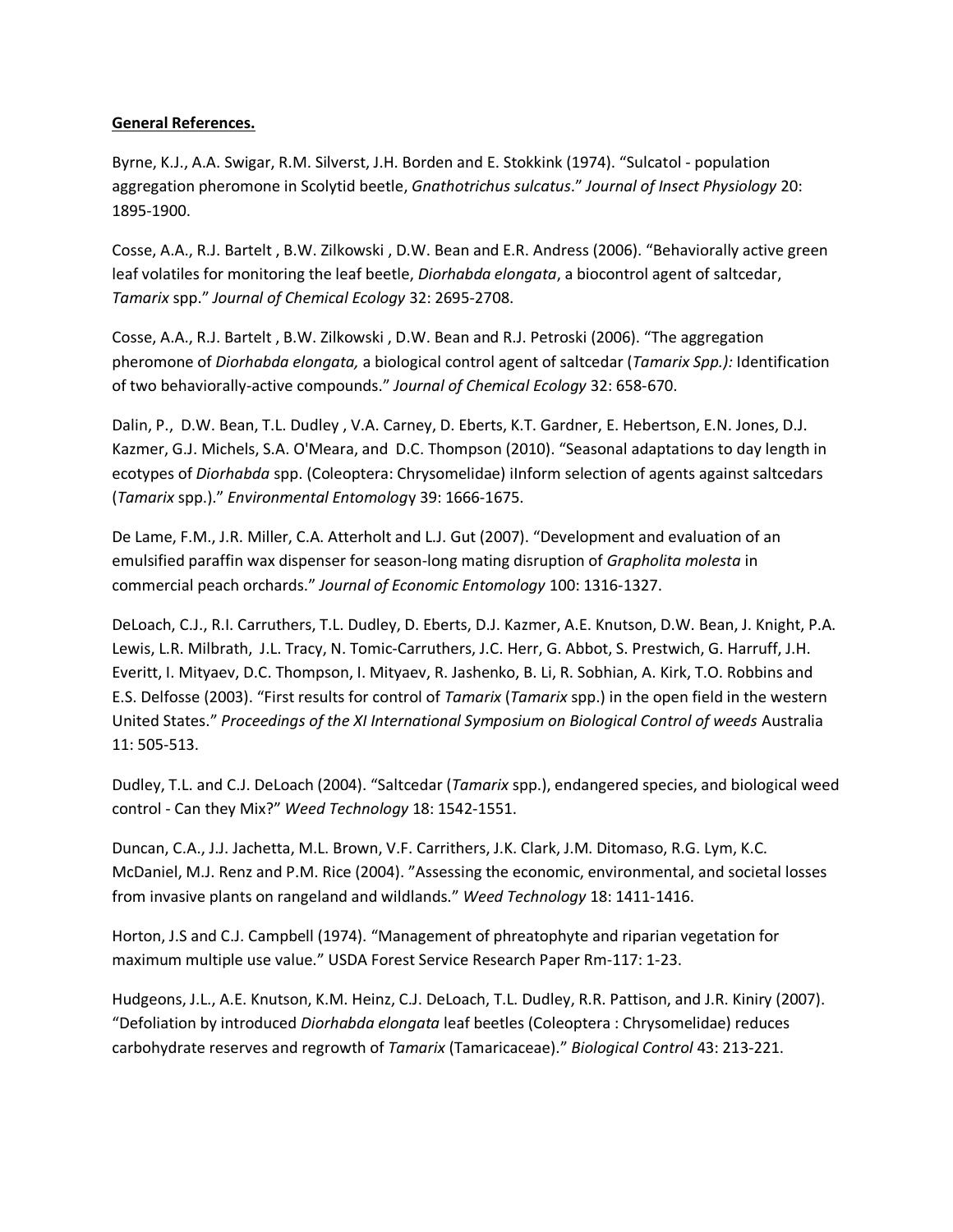Hultine, K.R., P.L. Nagler, K. Morino, S.E. Bush, K.G. Burtch, P.E. Dennison, E.P. Glenn, and J.R. Ehleringer (2010). "Sap flux-scaled transpiration by tamarisk (*Tamarix* spp.) before, during and after episodic defoliation by the *Tamarix* leaf beetle (*Diorhabda carinulata*)." *Agricultural and Forest Meteorology* 150: 1467-1475.

Kennedy, T.A., J.C. Finlay, and S.E. Hobbie (2005). "Eradication of invasive *Tamarix ramosissima* along a desert stream increases native fish density." *Ecological Applications* 15: 2072-2083.

Lewis, P.A., C.J. DeLoach, A.E. Knutson, J.L. Tracy, and T.O. Robbins (2003). "Biology of *Diorhabda elongata deserticola* (Coleoptera : Chrysomelidae), an Asian leaf beetle for biological control of saltcedars (*Tamarix* spp.) in the United States." *Biological Control* 27: 101-116.

McFadyen, R.E.C. (1998). "Biological control of weeds." *Annual Review of Entomology* 43: 369-393.

Moran, P.J., C.J. DeLoach, T.L. Dudley, and J. Sanabria (2009). "Open field host selection and behavior by tamarisk beetles (*Diorhabda* spp.) (Coleoptera: Chrysomelidae) in biological control of exotic saltcedars (*Tamarix* spp.) and risks to non-target athel (*T. aphylla*) and native *Frankenia* spp." *Biological Control* 50: 243-261.

Pattison, R.R., C.M. D'Antonio, and T.L. Dudley (2011). "Biological control reduces growth, and alters water relations of the saltcedar tree (*Tamarix* spp.) in western Nevada, USA." *Journal of Arid Environments* 75: 346-352.

Petroski, R.J. and D.W. Stanley (2009). "Natural Compounds for Pest and Weed Control." *Journal of Agricultural and Food Chemistry* 57: 8171-8179.

Piesik, D., D.K. Weaver, J.B. Runyon, M. Buteler, G.E. Peck and W.L.Morrill (2008). "Behavioral responses of wheat stem sawflies to wheat volatile." *Agricultural and Forest Entomology* 10: 245-253

Simberloff, D. (2011). "Risks of biological control for conservation purposes." *BioControl* 56: 1-14.

Simberloff, D., M.A. Nunez, N.J. Ledgard, A. Pauchard, D.M. Richardson, M. Sarasola, B.W. Van Wilgen, S.M. Zalba, R.D. Zenni, R. Bustamante, E. Pena, and S.R. Ziller (2010). "Spread and impact of introduced conifers in South America: Lessons from other southern hemisphere regions." *Austral Ecology* 35: 489- 504.

Snyder, K.A., S.M. Uselman, T.J. Jones, And S. Duke (2010). "Ecophysiological responses of salt cedar (*Tamarix* spp.) to the northern tamarisk beetle (*Diorhabda carniulata* Desbrochers) in a controlled environment." *Biological Invasions* 12: 3795-3808.

Sogge, M.K., S.J. Sferra , and E.H. Paxton (2008). "*Tamarix* as habitat for birds: Implications for riparian restoration in the southwestern United States." *Restoration Ecology* 16: 146-154.

Stelinski, L.L., P. McGhee, M. Grieshop, J. Brunner, and L.J. Gut (2008). "Efficacy and mode of action of female-equivalent dispensers of pheromone for mating disruption of codling moth." *Agricultural and Forest Entomology* 10: 389-397.